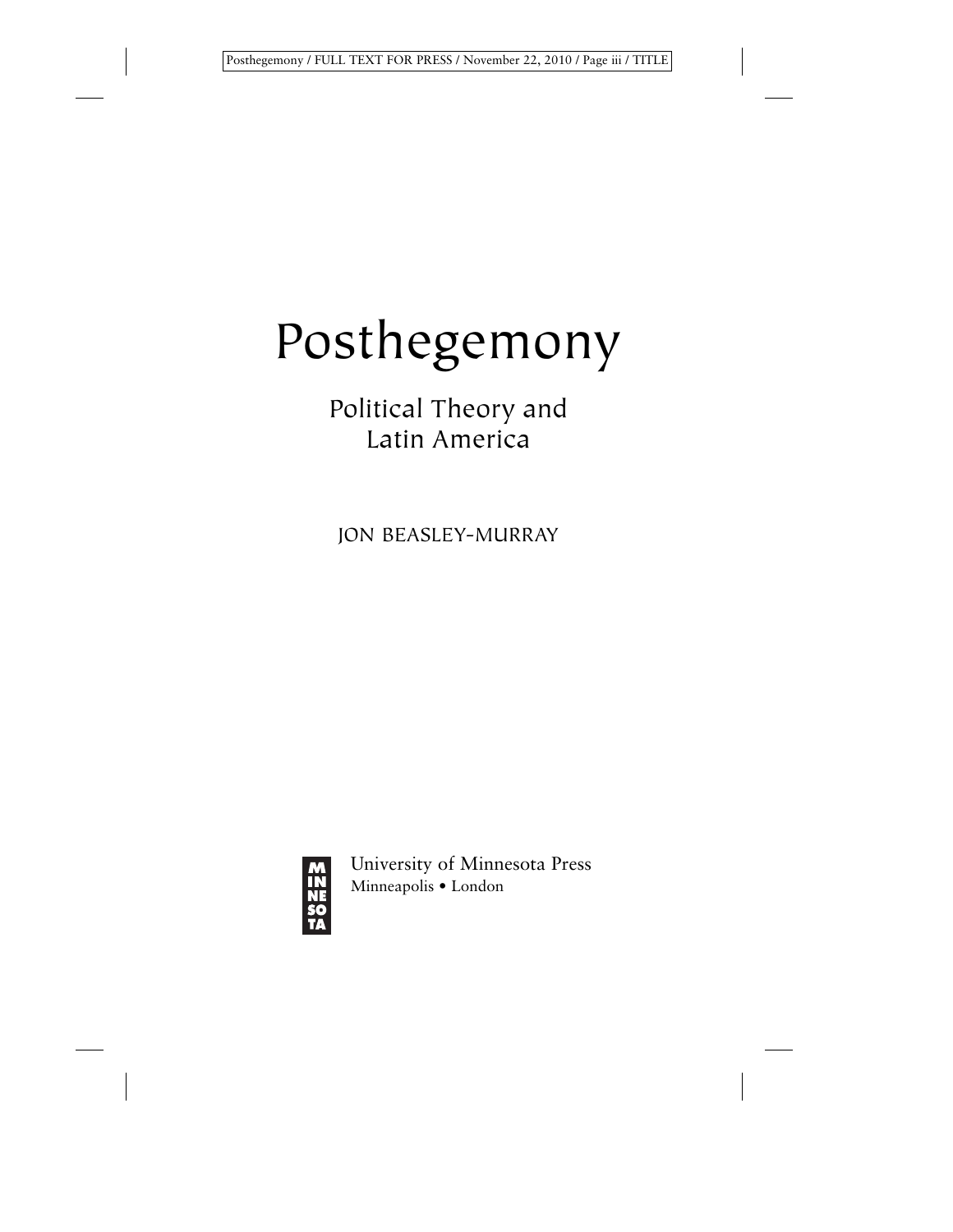Excerpt from *Canto General* by Pablo Neruda copyright 2010 Fundación Pablo Neruda. From Pablo Neruda, *Canto General,* translated by Jack Schmitt (Berkeley: University of California Press, 1991); reprinted with permission.

Copyright 2010 by the Regents of the University of Minnesota

All rights reserved. No part of this publication may be reproduced, stored in a retrieval system, or transmitted, in any form or by any means, electronic, mechanical, photocopying, recording, or otherwise, without the prior written permission of the publisher.

Published by the University of Minnesota Press 111 Third Avenue South, Suite 290 Minneapolis, MN 55401-2520 http://www.upress.umn.edu

Library of Congress Cataloging-in-Publication Data

Beasley-Murray, Jon, 1969- Posthegemony : political theory and Latin America / Jon Beasley-Murray. p. cm. Includes bibliographical references and index. ISBN 978-0-8166-4714-9 (hc : alk. paper) ISBN 978-0-8166-4715-6 (pb : alk. paper) 1. Political science – Latin America. 2. Political science – Philosophy. 3. Latin America – Politics and government. I. Title. JA84.L3B43 2010 327.1!14098 – dc22 2010032928

Printed in the United States of America on acid-free paper

The University of Minnesota is an equal-opportunity educator and employer.

20 19 18 17 16 15 14 13 12 11 10 10 9 8 7 6 5 4 3 2 1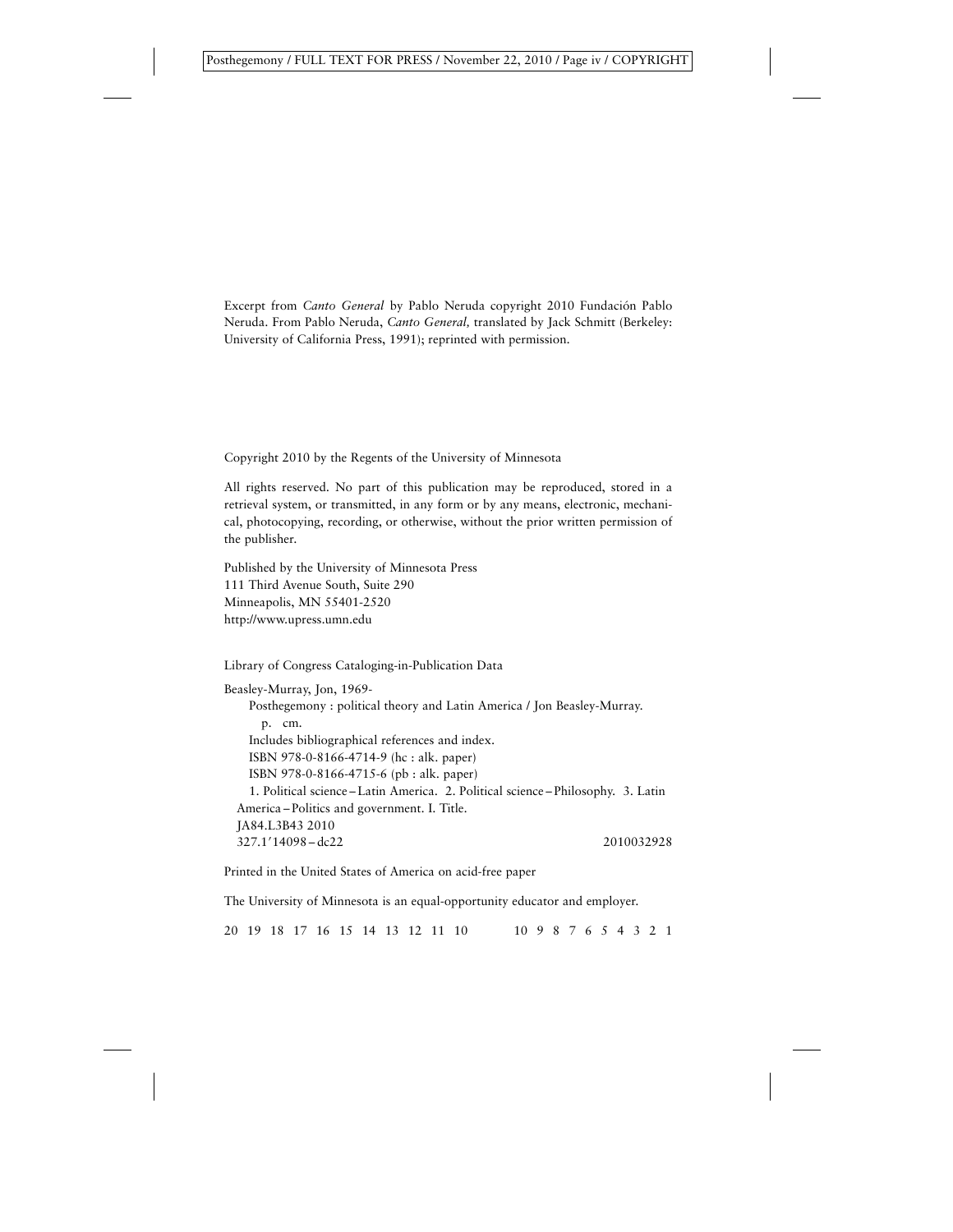Posthegemony / FULL TEXT FOR PRESS / November 22, 2010 / Page vi / BLANK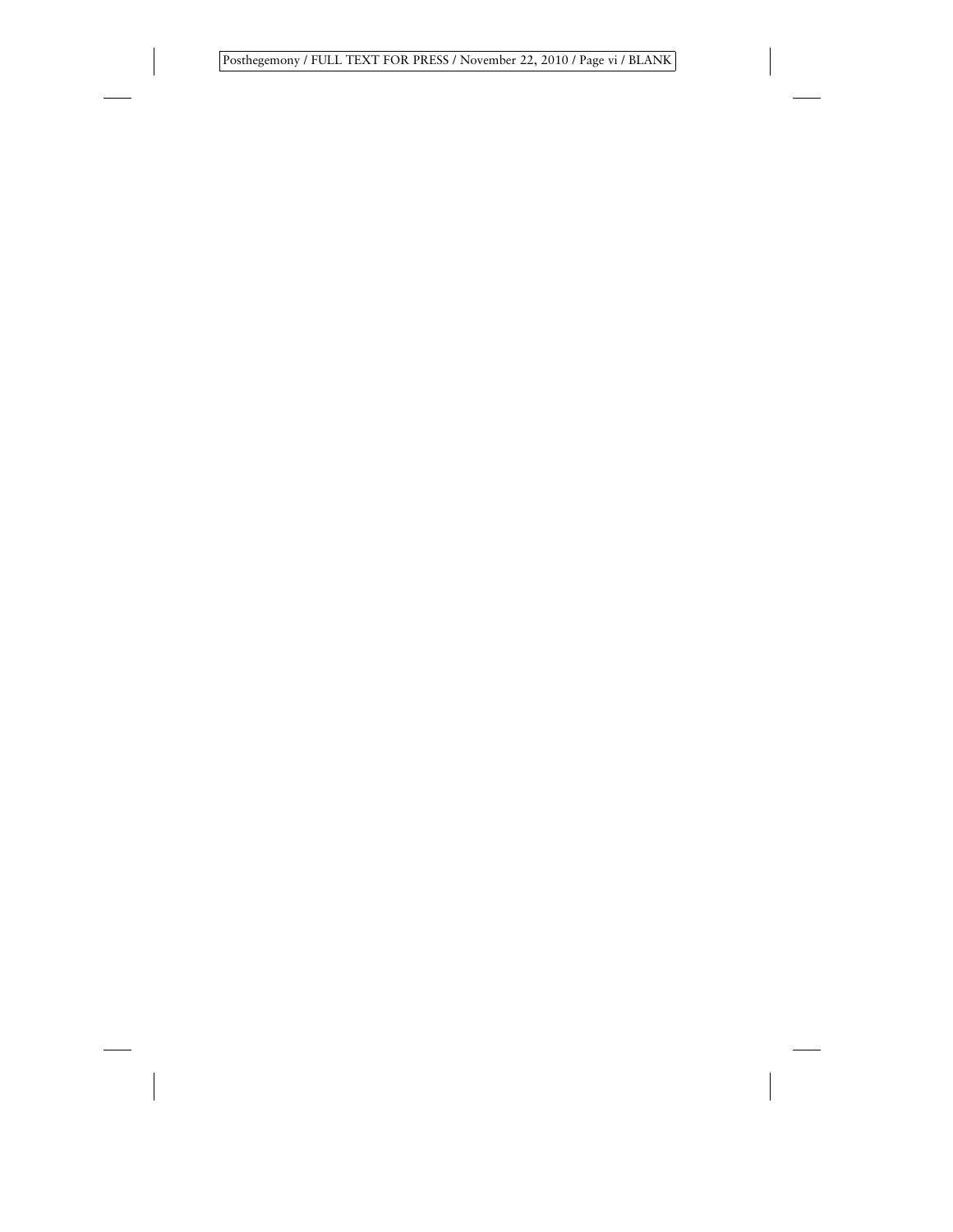# **Contents**

| Introduction: A User's Guide                                | ix         |
|-------------------------------------------------------------|------------|
| Prologue: October 10, 1492                                  | 1          |
| Part I<br><b>CRITIQUE</b>                                   |            |
| Argentina 1972: Cultural Studies and Populism<br>1.         | 15         |
| Ayacucho 1982: Civil Society Theory and Neoliberalism<br>2. | 68         |
| Part II<br><b>CONSTITUTION</b>                              |            |
| Escalón 1989: Deleuze and Affect<br>3.                      | 125        |
| Chile 1992: Bourdieu and Habit<br>4.                        | 174        |
| Conclusion: Negri and Multitude                             | 226        |
| Epilogue: April 13, 2002                                    | 284        |
| Acknowledgments<br><b>Notes</b>                             | 297<br>301 |
| Bibliography                                                | 325        |
| Index                                                       | 353        |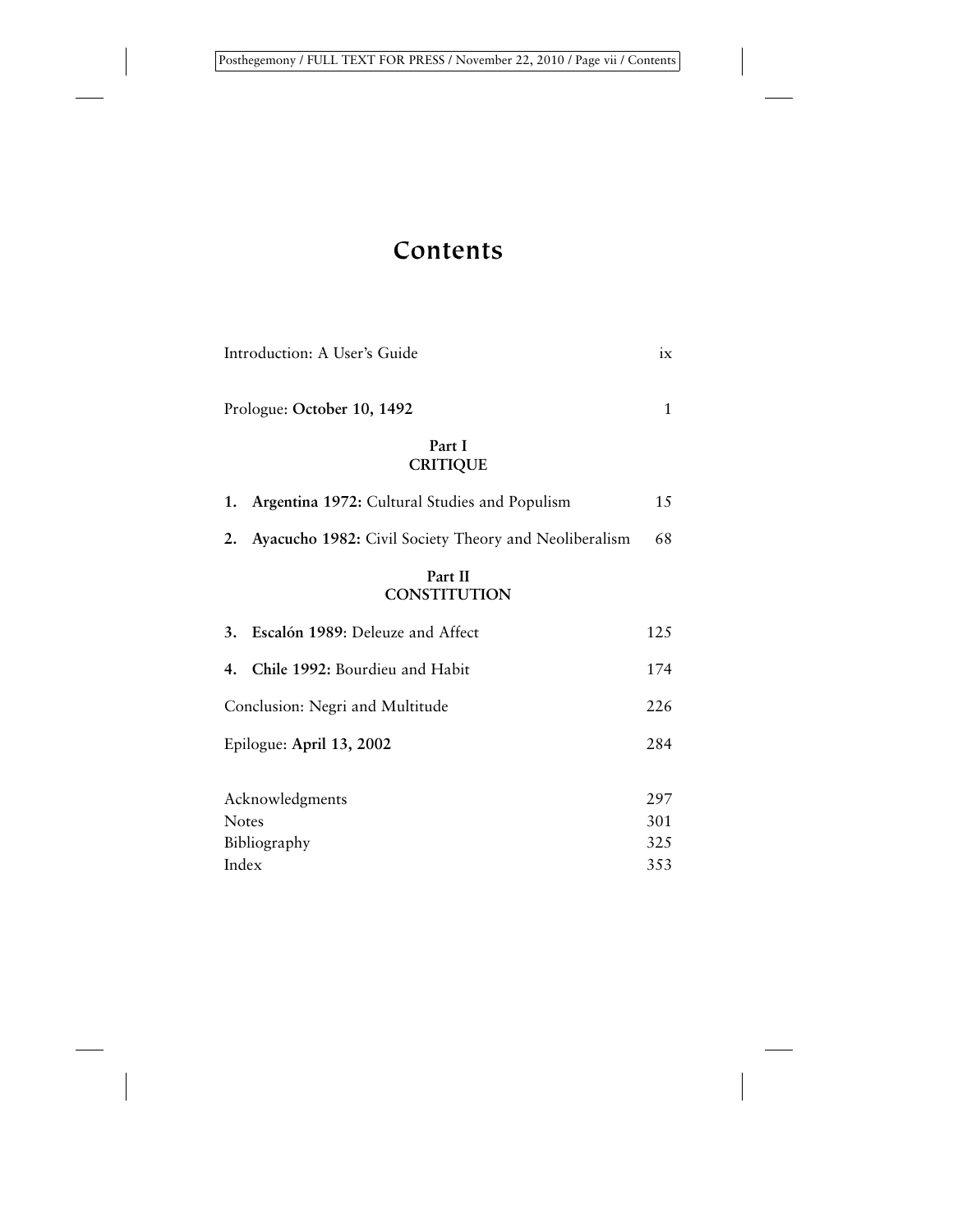Posthegemony / FULL TEXT FOR PRESS / November 22, 2010 / Page viii / BLANK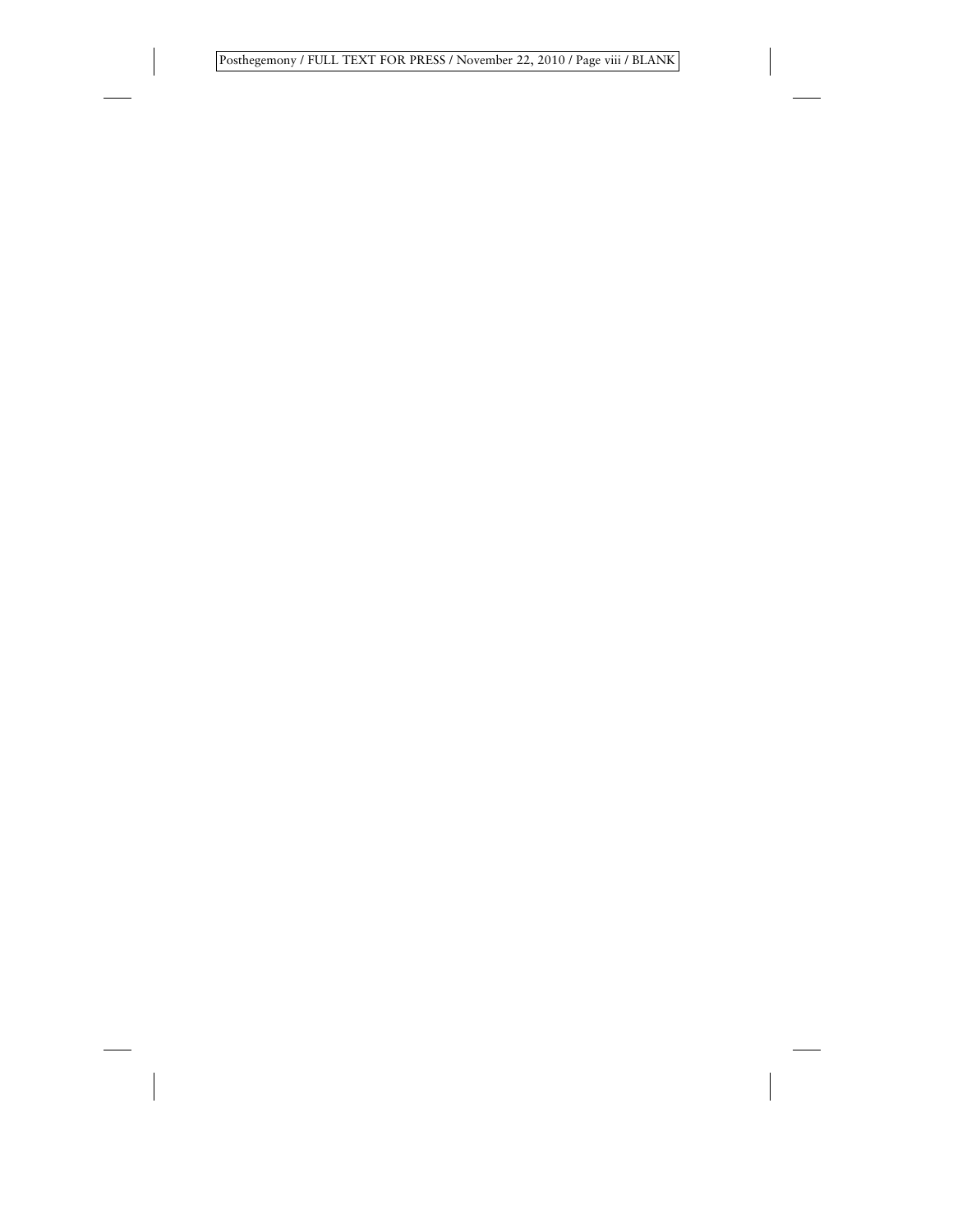# Introduction

# **A User's Guide**

*In this book there are two texts which simply alternate; you might almost believe they had nothing in common, but they are in fact inextricably bound up with each other, as though neither could exist on its own, as though it was only their coming together, the distant light they cast on one another, that could make apparent what is never quite said in one, never quite said in the other, but said only in their fragile overlapping.*

— Georges Perec, *W*

*One beginning and one ending for a book was a thing I did not agree with.*

— Flann O'Brien, *At Swim-Two-Birds*

#### **Definitions**

There is no hegemony and never has been. We live in cynical, posthegemonic times: nobody is very much persuaded by ideologies that once seemed fundamental to securing social order. Everybody knows, for instance, that work is exploitation and that politics is deceit. But we have always lived in posthegemonic times: social order was never in fact secured through ideology. No amount of belief in the dignity of labor or the selflessness of elected representatives could ever have been enough to hold things together. The fact that people no longer give up their consent in the ways in which they may once have done, and yet everything carries on much the same, shows that consent was never really at issue. Social order is secured through habit and affect: through folding the constituent power of the multitude back on itself to produce the illusion of transcendence and sovereignty. It follows also that social change is

ix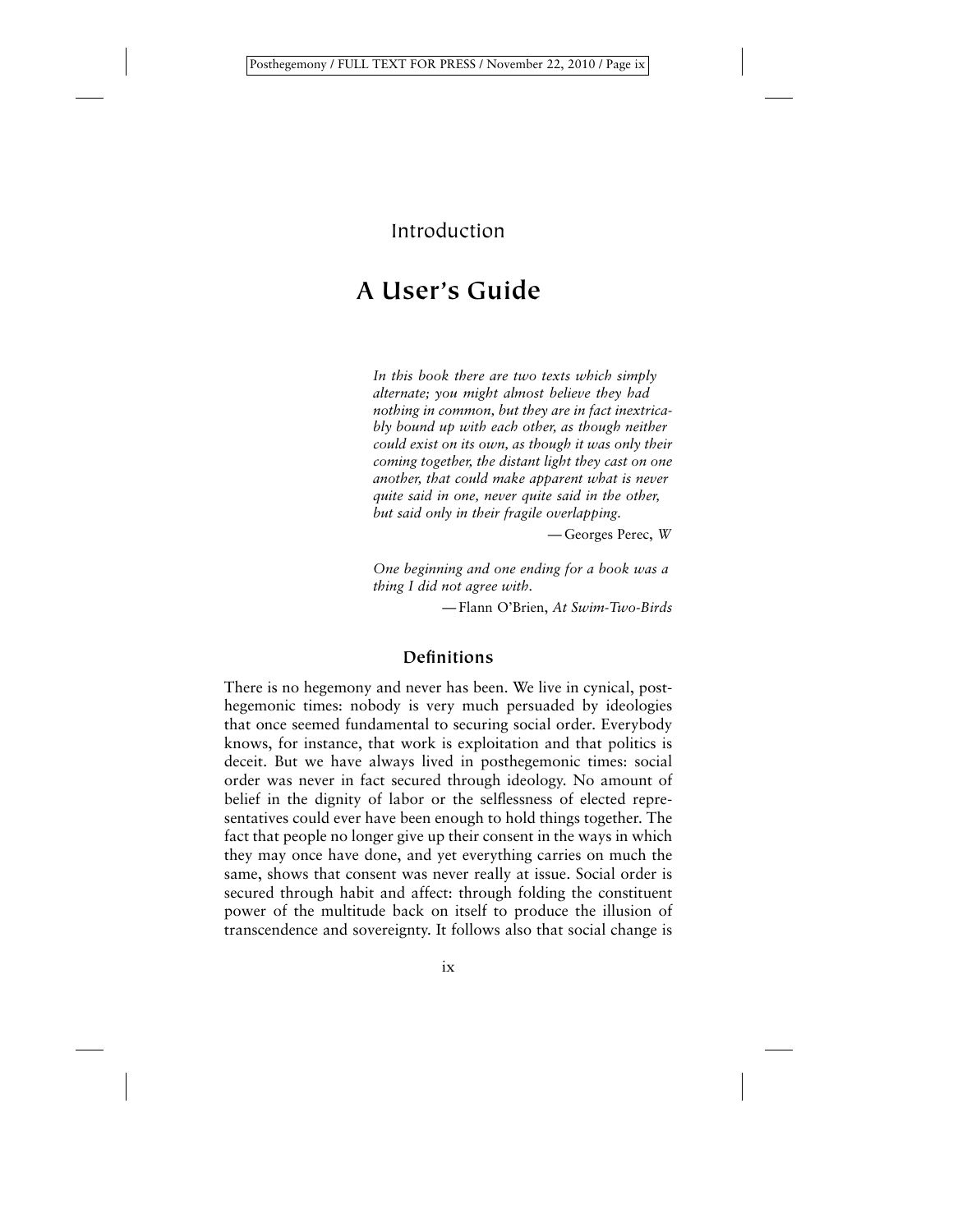#### x *Introduction*

never achieved through any putative counterhegemony. No amount of adherence to a revolutionary creed or a party line could ever be enough to break things apart. The fact that now people no longer believe in radical change as they may once have done does not mean that everything will carry on much the same. Social change, too, is achieved through habit and affect: through affirming the constituent power of the multitude. But change is not a matter of substituting one program for another. This book offers no blueprint, because the multitude betrays the best-laid plans.

By "hegemony," I do not mean mere domination. To say "posthegemony" is not to say that domination is at an end. Command and control, exploitation and oppression, still manifestly continue. If anything, they are now more savage and more pernicious than ever as the state increasingly permeates everyday life and as politics becomes "biopolitics." Nor by hegemony do I mean the concept in International Relations of a single dominant world power. It may be that such a power no longer exists, but this is more a symptom of posthegemony than the main issue.<sup>1</sup> By hegemony I mean the notion, derived from the Italian Marxist Antonio Gramsci, that the state maintains its dominance (and that of social and economic elites) thanks to the consent of those it dominates. Where it does not win consent, this theory suggests, the state resorts to coercion. By contrast, in stressing the role of habit (rather than opinion) I point to processes that involve neither consent nor coercion. A focus on habit enables us to grasp the workings of the habitus: a collective, embodied feeling for the rules of the social game that is activated and reproduced beneath consciousness. And in stressing the role of affect (rather than emotion) I turn to other feelings: the impersonal and embodied flow of intensities that undermines any concept of a rational subject who could provide or withdraw his or her consent. But in stressing the notion of the multitude (rather than the people) I show that subjectivity continues to play a vital role: the multitude is the subject of a constituent power that is prior to the constituted power of the state and the sovereign. Habit, affect, and the multitude are the three components of a theory of posthegemony. All three are responses to the puzzle posed by the seventeenth-century philosopher Benedict de Spinoza: "No one has yet determined what the body can do."2 Habit describes the way in which bodies act out the regular and repetitive activities that structure daily life. Affect indicates the power of a body (individual or collective) to affect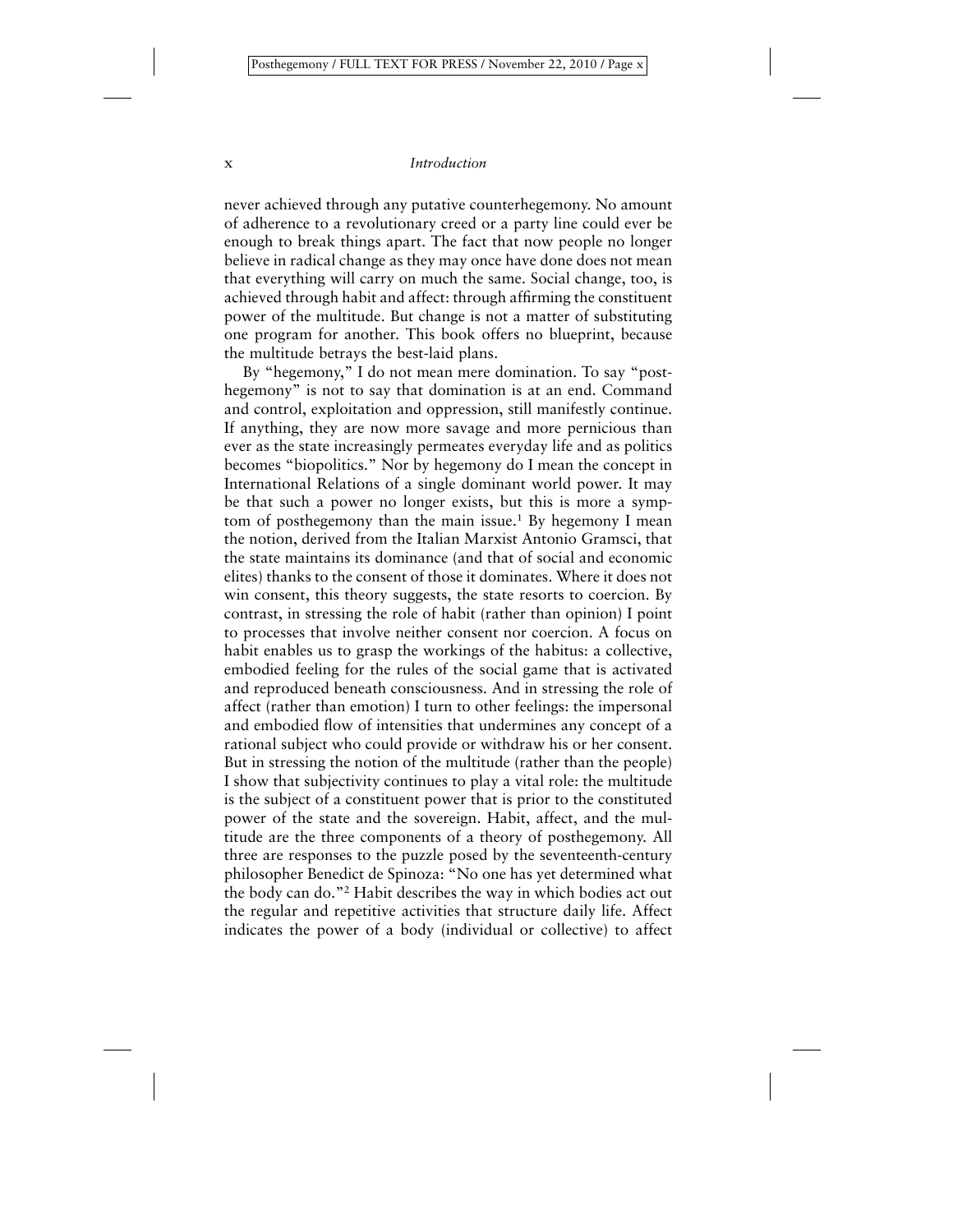#### *Introduction* xi

or be affected by other bodies. And the multitude encompasses an expansive collection of bodies that, in organizing itself so as to increase its powers of affection, constitutes society and drives time onward. All three terms, moreover, refer to immanent processes: they incarnate a logic from below that requires neither representation nor direction from above. Or rather, they undo the spatial metaphor of "above" and "below." They are sufficient unto themselves. So although we may think about posthegemony negatively, in terms of flight or exodus from the current order of things — moving beyond ideology, escaping social constraints — the real question concerns the reverse process. What is the origin of the wrinkles in immanence that give rise to the illusion of transcendence, the fiction of hegemony, the presupposition of the state, and the presumption of a social pact? Why do we stubbornly take these effects for causes? For in fact what we most immediately perceive are bodies, with their habitual movements, their affective intensities, and their multitudinous interactions. Posthegemony is an attempt to rethink politics from the ground up, rooted in the material reality common to us all.

I am not the only person to have advanced a concept of posthegemony, though this book is the first to define it at such length and in these terms. Sociologist Scott Lash, for instance, argues that "power now . . . is largely *post-hegemonic"* and suggests that "cultural studies should look mostly elsewhere for its core concepts."3 But Lash's conception of posthegemony is purely temporal: he argues merely that power is *now* posthegemonic. My aim is a more comprehensive critique of the idea of hegemony and of the cultural studies that, as Lash rightly but too reverently observes, it defines. Likewise, theorist Nicholas Thoburn contends that social theory has to take account of the fact that the concept of civil society (for Gramsci, intimately linked to the notion of hegemony) no longer holds.<sup>4</sup> My criticism of the notion of civil society is again more wholesale: I argue that it has always been an accomplice of state containment, a means to stigmatize affect and the multitude as somehow barbarous and apolitical. By contrast, political theorist Benjamin Arditi is skeptical of the proposition that the era of hegemony is at an end, but he argues that politics is, perhaps increasingly, not simply about hegemony. Arditi points to two forms of posthegemonic politics: the exodus or defection of the multitude; and the viral politics of informal networks. (I see no significant distinction between the two.) Both are "ways of doing politics that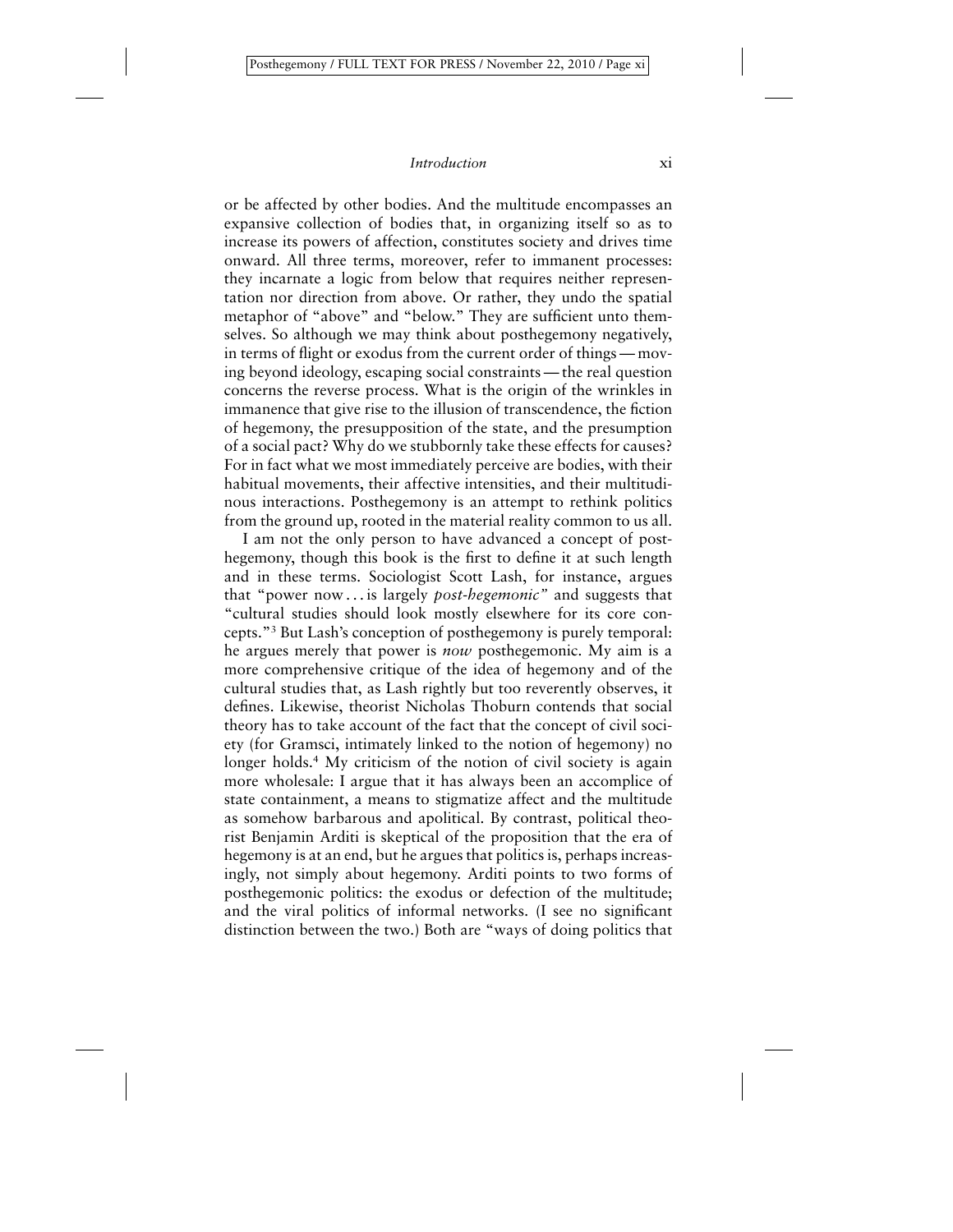#### xii *Introduction*

bypass the neo-Gramscian logic of hegemony and counterhegemony characteristic of most of what is usually inventoried under the name of 'politics' today." For Arditi, posthegemony supplements but does not replace politics as "usual." If anything, in his view posthegemony reinforces the concept of hegemony, by giving it "an outside to define it."5 My disagreement with traditional politics, however, is again more sweeping: I argue that it offers at best a temporary palliative, at worst a fatal distraction from the real workings of power and domination.

My understanding of posthegemony is, like Arditi's, related to debates within Latin American studies about the political and theoretical limits to the concept of hegemony rather than simply about its contemporary obsolescence. In his 1990 book *Modernism and Hegemony*, the Marxist cultural critic Neil Larsen engages with both the "crisis of representation" in modernist aesthetics and the "crisis of hegemony" that has long seemed to plague Latin America. He argues that this supposed crisis of hegemony is in fact merely its inversion: it is a hegemony enshrined in cultural goods rather than political discourse that thereby "render[s] visible what is hidden in the posthegemonic conditions of the center," that is, that aesthetics can no longer be a refuge from "the real space of hegemonic state power."6 Larsen does not develop this concluding and rather gnomic hint that the collapse of the state, its inability to articulate a coherent or convincing discourse, is really its expansion into culture as a whole, its disarticulated diffusion throughout what was once imagined to be civil society. Five years later, however, critic George Yúdice takes up the term "posthegemony" as part of a qualified defense of civil society. Likewise observing "a weakening of the articulation of national discourse and state apparatuses," Yúdice argues that "we might say that, from the purview of the national proscenium, a posthegemonic situation holds." Again, posthegemony in this instance means mostly that hegemony is no longer tied to the state; but it also implies that hegemony has expanded well beyond national boundaries, "to naturalize global capitalism everywhere."7

I agree with Larsen and Yúdice that today power is obviously at work everywhere, that representation has collapsed, and that the state is effectively dissolved into what was once known as civil society. But this means that civil society, which is defined by its distinction from the state, has now withered away.8 This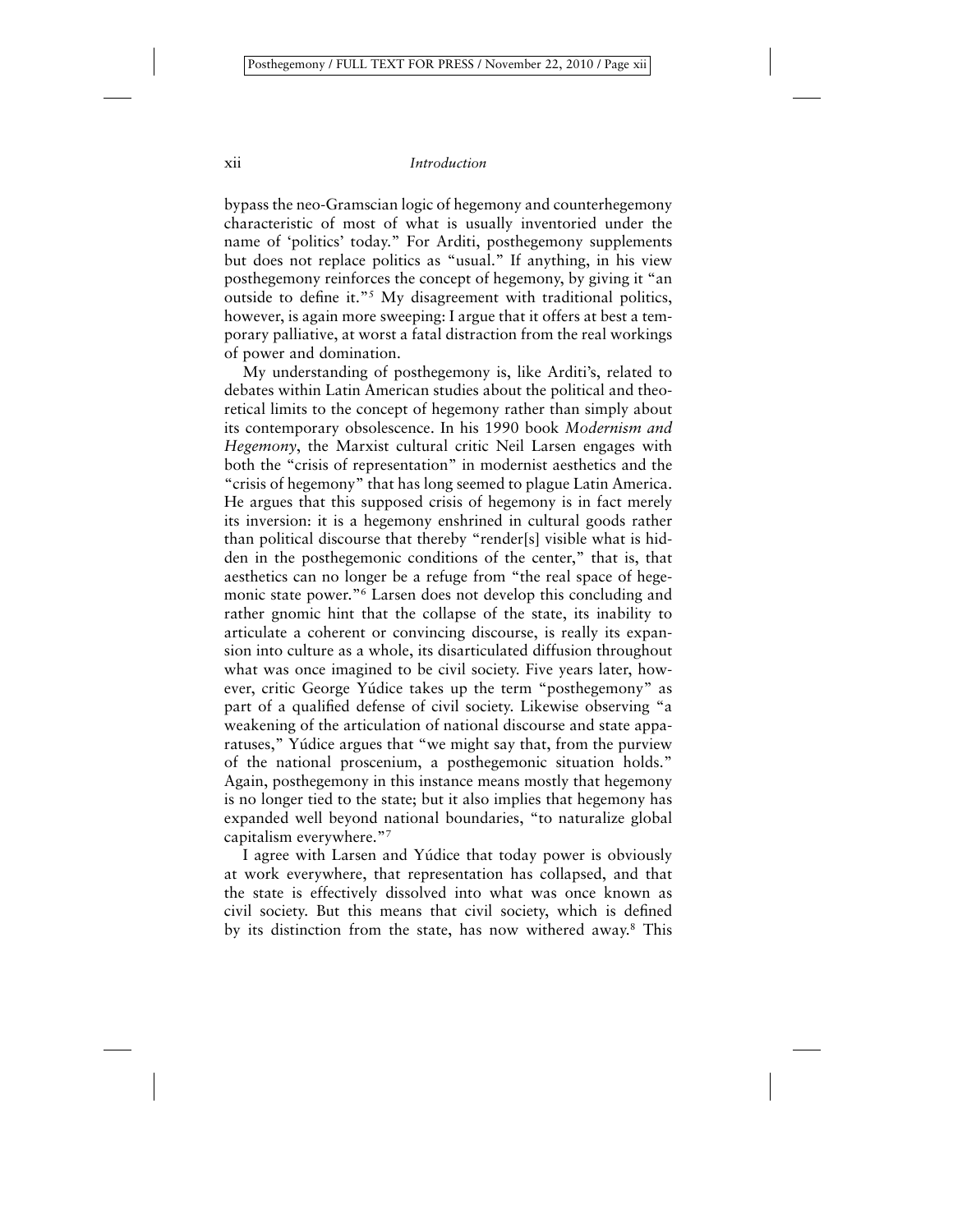*Introduction* xiii

diffuse ubiquity of politics is what, following the French philosopher Michel Foucault, I term "biopolitics." It is not the expansion of hegemony but its evacuation. More clearly than ever, power works directly on bodies, in the everyday life that once appeared to be a refuge from politics. Yet for Larsen and Yúdice, posthegemony is ironically hegemony's triumph: hegemony is everything and everywhere. I argue that it is this misconception that lies at the root of cultural studies, encouraging a populism that equates the state's dissolution in the everyday with its disappearance altogether.

Discussion of posthegemony within Latin American studies took a new turn following an engagement with subaltern studies. Despite adopting the Gramscian concept of the "subaltern" with alacrity, refashioning it to refer to nonelite members of colonial and postcolonial societies, the South Asian historians who formed the subaltern studies group in the 1980s took issue with what for Gramsci was the related notion of hegemony. For the group's founder Ranajit Guha, for instance, the subaltern is inconstant and unpredictable and refuses to admit the existence of any single sphere (secular, religious, or nationalistic) within which hegemony could be sought or won. Hence "the swift transformation of class struggle into communal strife and vice versa" for which the best-intentioned narrative of solidarity can offer "only some well-contrived apology or a simple gesture of embarrassment."9 Guha suggests that the subaltern inevitably turns its back on or betrays any putative hegemonic project: it refuses to give consent to consent. If hegemony is the struggle to gain consent, it requires the prior, implicit agreement that it is consent that is at issue in political struggles. Hegemony itself has to become dominant. As Guha argues in *Dominance without Hegemony*, this implies an equation between civil society, the nation, and the state: an echo chamber within which the terms of struggle are more or less predetermined.10 But the subaltern always disrupts the boundaries of any such delimited space. Subalternity deconstructs hegemony: as postcolonial critic Gayatri Spivak consistently argues, the subaltern is the mute and impossible remainder that always undoes hegemony's claims.11

In books published in 2002 and 2001 respectively, Latin Americanist cultural critics Gareth Williams and Alberto Moreiras redescribe subaltern remainder in terms of posthegemony. InWilliams's words, posthegemony "permits us to give a name to hegemony's subaltern residues, negative languages, fragmentary responses, cultural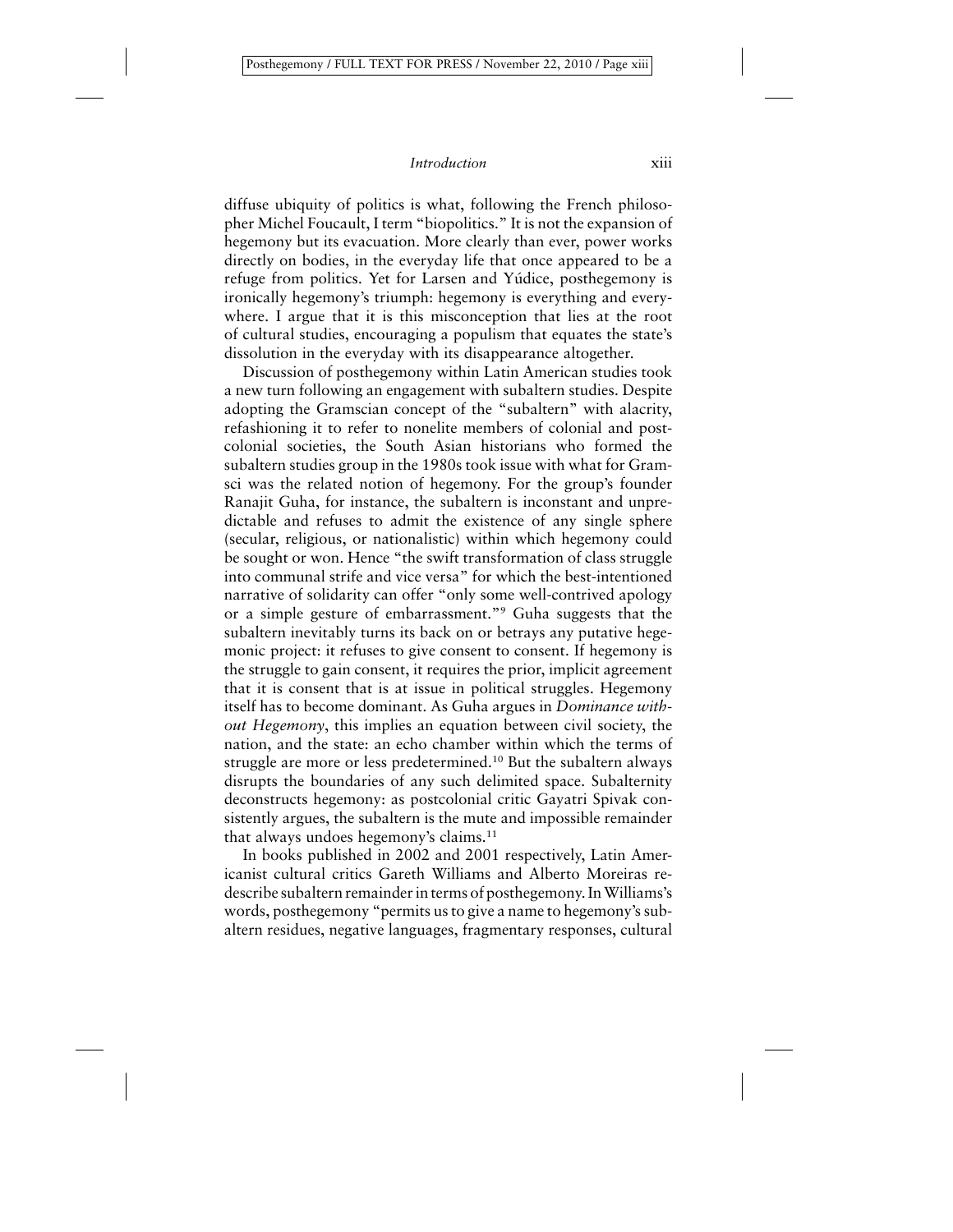xiv *Introduction*

leftovers, and fissured experiences." He continues: "Posthegemony, in this sense, is no longer a name for the hegemony of transnational capital, but the name of those 'places in which hegemony ceases to make sense.' "12 Or, in Moreiras's version, the realization that hegemony can never exhaust the "infinitude of the social" enables "a radical opening to the subaltern position, calling as such for the permanent destabilization of hegemonic ideology and the passage to a thinking beyond hegemony."13 Posthegemonic subalternism, in this account, maintains a vigilant and unceasing critique of power on the basis of hegemony's inevitable failures. It warns against the hegemony of hegemony: against, that is, any belief in hegemony's promises that it may one day become total, its fiction of an all-inclusive pact. In reality, Williams and Moreiras suggest, the more that hegemony expands, the more its perimeter is violently and viciously patrolled by state forces. As hegemony approaches its limit, the disjuncture between hegemon and subaltern is all the more arbitrary, all the more the site of conflagration and genocide.

Where I differ from Williams and Moreiras is that I am not content with deconstruction, with posthegemony as permanent critique or labor of the negative. Subalternism holds on to a distinction between inside and outside, and so perpetuates the fundamental binarism of both hegemony and civil society: a differentiation between hegemon and subaltern, civil and fanatic. Subaltern studies still believes in a social contract designed to separate civilization from barbarism, even if it champions the nether side of that distinction and refuses any myth of closure. To put this another way: Gramsci always conceded that hegemony was necessarily incomplete. And in the Argentine Ernesto Laclau's reelaboration of hegemony theory, what matters is what he calls the incommensurability between a hegemonic signifier that aspires to represent the whole of society and the real that always recedes from such claims to universality. The difference between hegemony theory and subaltern studies is simply that the political polarity is inverted: whereas Gramsci and Laclau would insist that politics means playing the game of hegemony, Spivak, Williams, and Moreiras question the rules of that game by pointing to the aporetic excess for which it can never account. But they seldom doubt the game itself. (Hence Moreiras, in his more recent book, *Línea de sombra,* now describes his project as *para*hegemonic.) By contrast, then, in my conception posthegemony goes beyond the wreckage of any hegemonic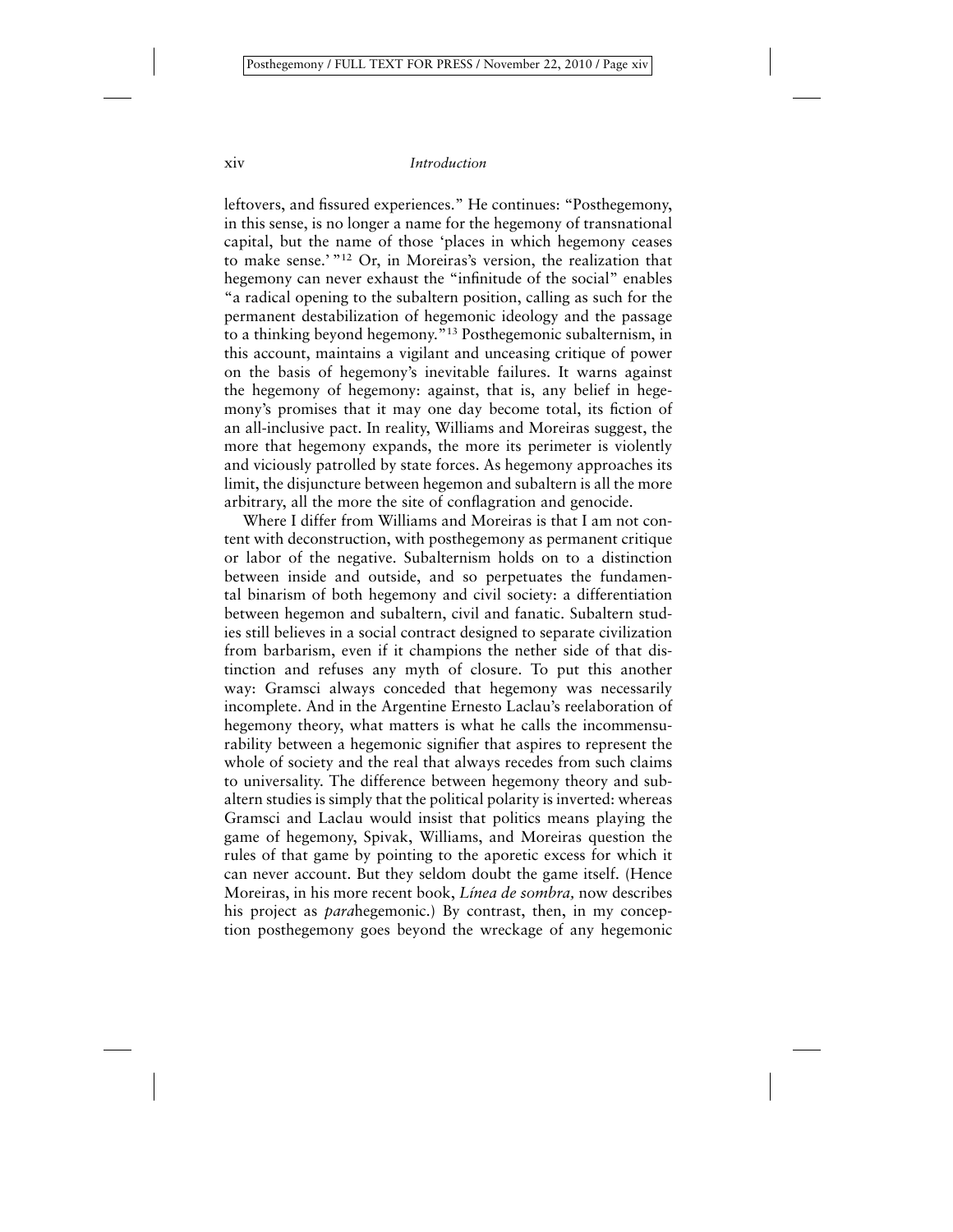#### *Introduction* xv

project. I aim to redescribe and reconstruct an image of society that no longer depends on that society's own self-portrayal. My project is constitutive as well as critical. Central to this work of redescription and reconstruction is the concept of the multitude, which I take from Italian political theorist Antonio Negri. The multitude, Negri argues, preexists modern society, as "the conjunction of persons who inhabited a pre-social world that had to be transformed into a political society,"14 haunts its institutions, and then returns in modernity's death throes. It is both excessive and foundational. The multitude is an agent of violent transformation and also the constitution of what is to come. Perhaps posthegemony can affirm its constituent power.

#### **Structure**

Before constitution, critique. This book has two parts. The first is a critique of cultural studies on the one hand, and the social scientific discourse of civil society on the other. I suggest that cultural studies' reductive definition of politics in terms of hegemony, with its insistence on culture as discursive articulation, substitutes culture for the state and therefore also confuses culture and state. This is true even of a more idiosyncratic definition of hegemony, such as that of anthropologist William Roseberry, who rejects hegemony as consensus but still stresses that hegemonic projects aim to construct "a common discursive framework."15 At its limit, the logic of hegemony simply identifies with the state by taking it for granted. My argument proceeds by way of a history of cultural studies, to show how and why hegemony theory became its distinguishing feature, as well as through a close reading of Laclau, the foremost theorist of hegemony. I then examine the way in which a focus on civil society excludes culture from the political in the name of rational discourse. At *its* limit, however, civil society theory is overwhelmed by the affects it sets out to exclude. Here my argument works through an account of the discourse of new social movements and democratization to explain how and why the venerable concept of civil society has been revived over the past twenty-five years, as well as by way of a close reading of Jean Cohen and Andrew Arato, the most thorough theorists of civil society. What cultural studies and civil society theory share is an emphasis on discourse and on transcendence. They fail to confront immanent processes: either the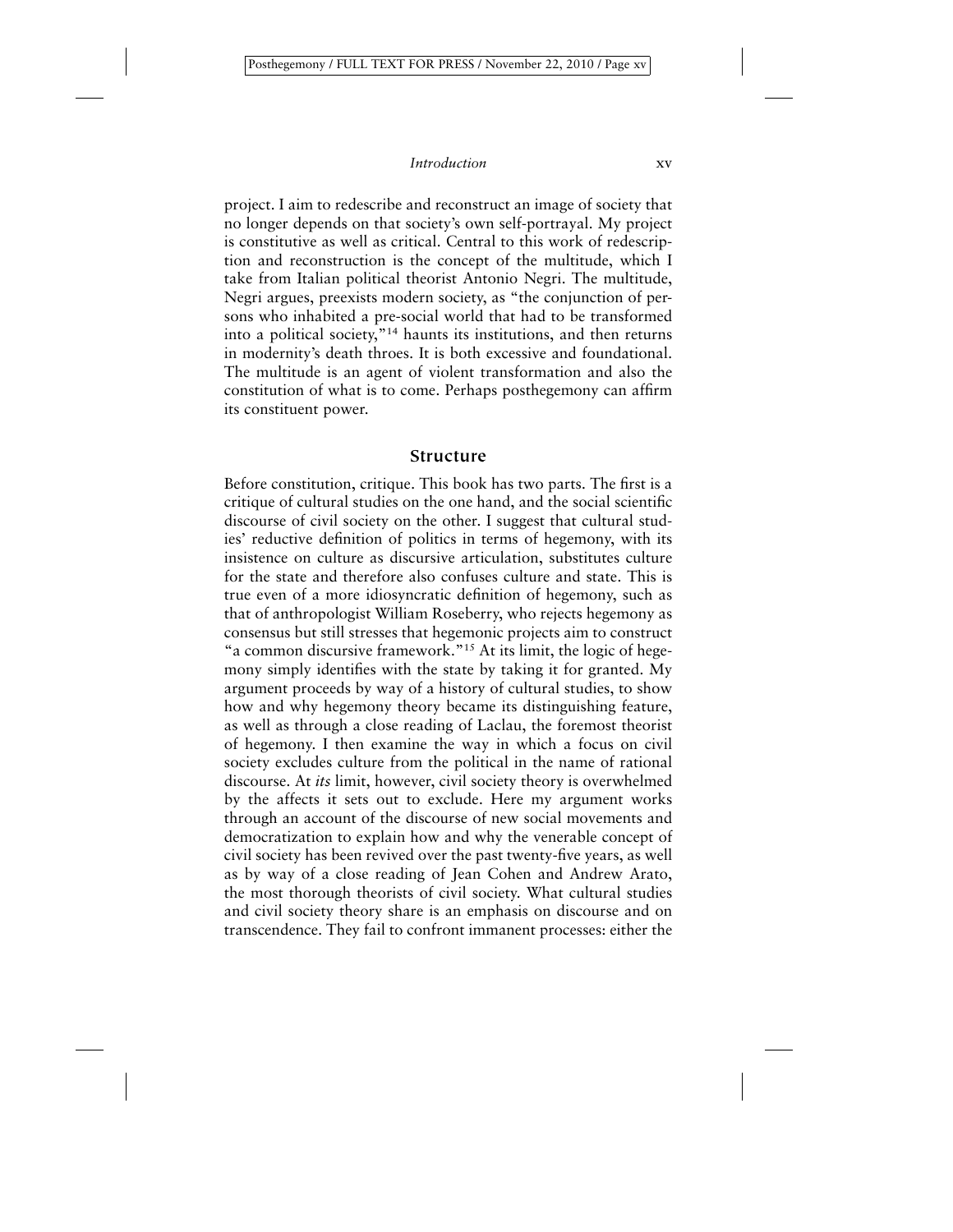#### xvi *Introduction*

embedded institutional structures that underpin discourse (in the case of cultural studies) or the affective flux that escapes it (with civil society theory). Moreover, neither are concerned with the means by which the state, or state effects, are constituted. Social science straightforwardly assumes that all politics is state politics, and posits civil society as the portal through which social movements must pass. Cultural studies simply forgets about the state, and so lets it in by the back door, while transfixed by its fetishized substitutes.

My critique of cultural studies and civil society is also, pragmatically, that they mimic the structures of power that they set out to understand. These are the structures that have been paradigmatic in twentieth-century democratic societies: populism and neoliberalism. Cultural studies is, effectively, populist. Civil society theory is, for all intents and purposes, itself neoliberal. Despite the best intentions of their practitioners, neither can be the standpoint from which to launch a critique of, respectively, a populism that claims culture can substitute for the state and a neoliberalism that purports to exclude culture from its domain. At best they can offer distorted glimpses of a politics beyond populism or neoliberalism, for instance in cultural studies' concern for everyday life or civil society theory's anxious fixation on social movement fundamentalism. Only posthegemony, with its understanding of what I call the double inscription of the state (as both immanence and transcendent quasi-cause), provides a foothold from which the unsaid as well as the said of these political formations can be observed and analyzed.

The book's second part turns to affect and habit as forms of (dis)organization beneath and beyond discourse, and so beyond the conceptual apparatus of cultural studies and civil society theory. Affect and habit are the basis of posthegemony. I examine French philosopher Gilles Deleuze's conception of affect, for which immanence is generally a space of liberation, and then sociologist Pierre Bourdieu's conception of habitus, for which it is social control that is immanent and all the more effective as such. Though these two approaches appear to be opposed, I argue that they are complementary, not least because each opens up to the other at critical moments: Deleuze's theory of affect when it has to account for the suicidal state, and Bourdieu's theory of habitus when social crisis reveals the potential creativity of resistance. Together, Deleuze and Bourdieu point to the need to take account, first, of the state's double inscription and, second, of the various possible modes of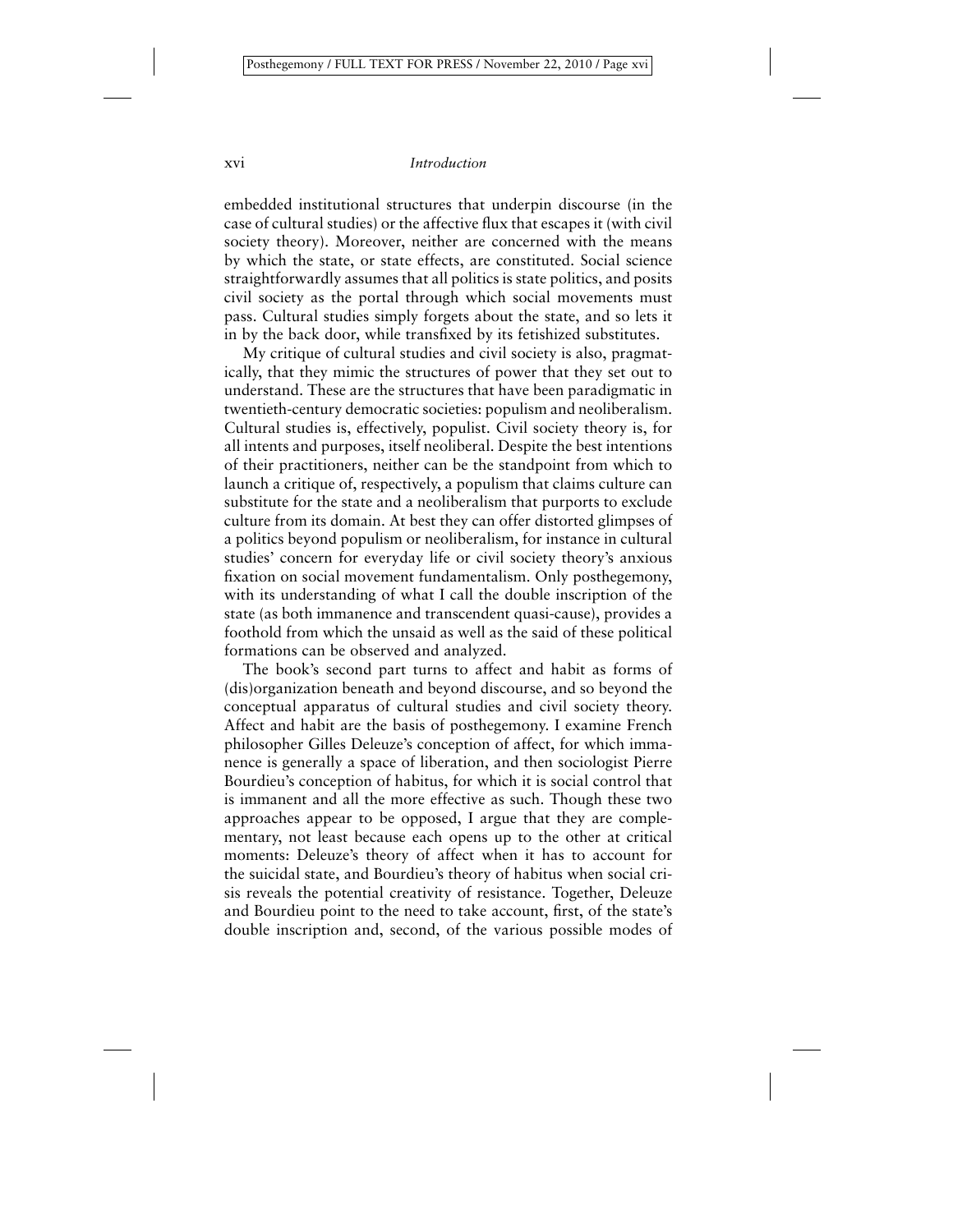*Introduction* xvii

immanent organization. In conclusion, I suggest that Negri's theory of the multitude helps explain the state's doubleness: multitude and state incarnate a sometimes complicitous confrontation between constituent and constituted power. Yet the multitude is also a social subject that constitutes itself through resonance and repeated encounters on the plane of immanence, offering the prospect of forms of community that might do without transcendence, that is, without either the state or sovereignty. I warn, however, that the multitude may turn bad and ultimately become indifferent to the Empire that it confronts. The concept of "corruption" that Negri employs to differentiate the two is in the end insufficient. Against Negri, then, I argue for a distinction between good and bad multitudes. I further caution that even should the multitude fully emerge, autonomous and unlimited, we may hesitate at the end of history that would result. Hence, inspired by the Irish novelist Flann O'Brien, I offer two endings: a conclusion that meditates on uneventful eternity and death, and an epilogue that rejoices in insurgent history and life.

We may or may not want to embrace posthegemony as a political project for what Negri prophesies will be a future constituent republic. But posthegemony as analysis offers a new understanding of the constitution of the present and of the origins and the limits of politics and political theory. It offers new tools for political and historical investigation. My move from critique to constitution contends that these three theorists (Deleuze, Bourdieu, and Negri) can be productively combined to trace a social and historical plane of immanence, a political and social theory that would reject, and yet also explain, transcendence at every point. This is the book's affirmative project, its elaboration of a theory of posthegemony that rereads social processes in terms of affect, habit, and the multitude. Posthegemony encompasses populism and neoliberalism, but it also goes beyond them, and beyond even modernity's contractualist tradition of which the current so-called left turns (Chávez, Morales,... Obama?) constitute the apogee and last gasp. It outlines a path through the everyday biopolitics that structures our long postdisciplinary interregnum. For we are indeed now moving beyond the period in which the state is constituted by means of double inscription and entering a period in which immanence is (nearly) all, an epoch now posthegemonic in the temporal sense, beyond even the fiction of hegemony.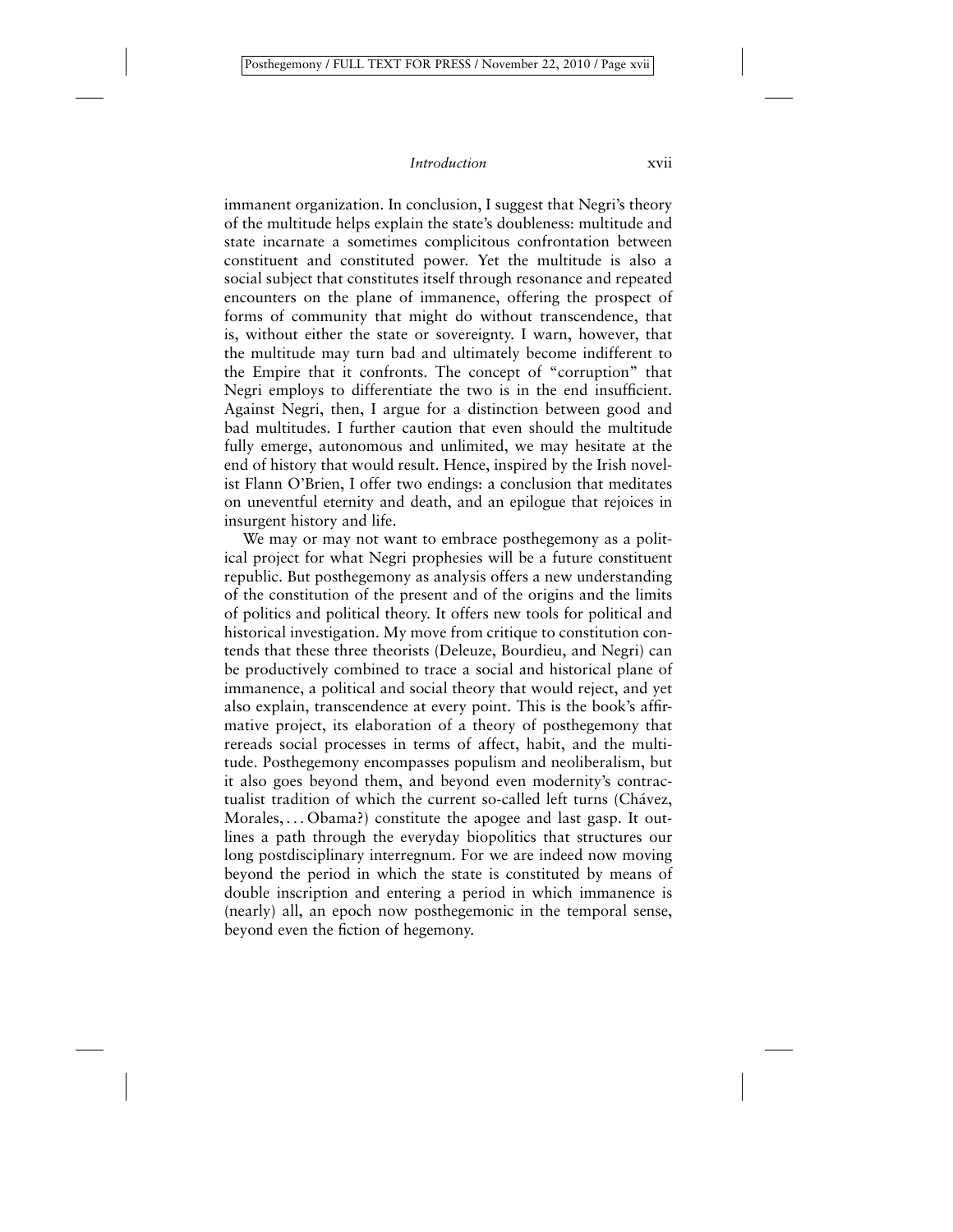xviii *Introduction*

#### **Latin America . . . and Beyond**

Parallel to its theoretical argument, this book engages with Latin American social, political, and cultural history. This history is arranged as a series of case studies, each of which resonates with a specific aspect of the theoretical argument. My historical narrative moves from intensive moment to intensive moment rather than following a strict narrative teleology. It jumps from decade to decade. The case studies may perhaps be read separately, skipped, or, better still, supplemented or replaced by other cases that readers may wish to bring to and test with the theoretical matrix of posthegemony: if not El Salvador, then Colombia, say; if not Chile, then Poland; if not Argentina, then the United States. Running through these plateaus are several recurrent concerns: first, Latin American left movements from populism to Maoism, national liberation movements, new social movements, neopopulism, and the left turns; second, the role played by cultural genres such as film, television, *testimonio*, and the novel in Latin American societies; and third, the models of social structure found in Argentina, Peru, El Salvador, Chile, and Venezuela, and the relations between culture and politics in each. Throughout the book, theory and history are interwoven, even as each remains distinct and relatively autonomous. Within each chapter the historical and theoretical arguments are woven together via a mechanism of textual differentiation, in which the historical material bearing on Latin America appears in a different font. This arrangement is not to indicate any hierarchy of the theoretical over the empirical; indeed the historical and cultural could be viewed as the infrastructure for the theoretical, which the reader may or may not wish to peruse. The stories from Latin America include vignettes that have their own specific importance: for instance, the assault on a San Salvador hotel that was the real hinge between the Cold War and the Age of Terror; the Chilean shopping malls that reveal the true architecture of neoliberal consumerism; or the Gabriel García Márquez story that is a telling parable of bare life. In short, "you might almost believe," as French novelist Georges Perec notes in another context, that the two levels of text "had nothing in common, but they are in fact inextricably bound up with each other."16

A history of the contract also runs through my historical case studies. We see right at the outset of modern imperialism instances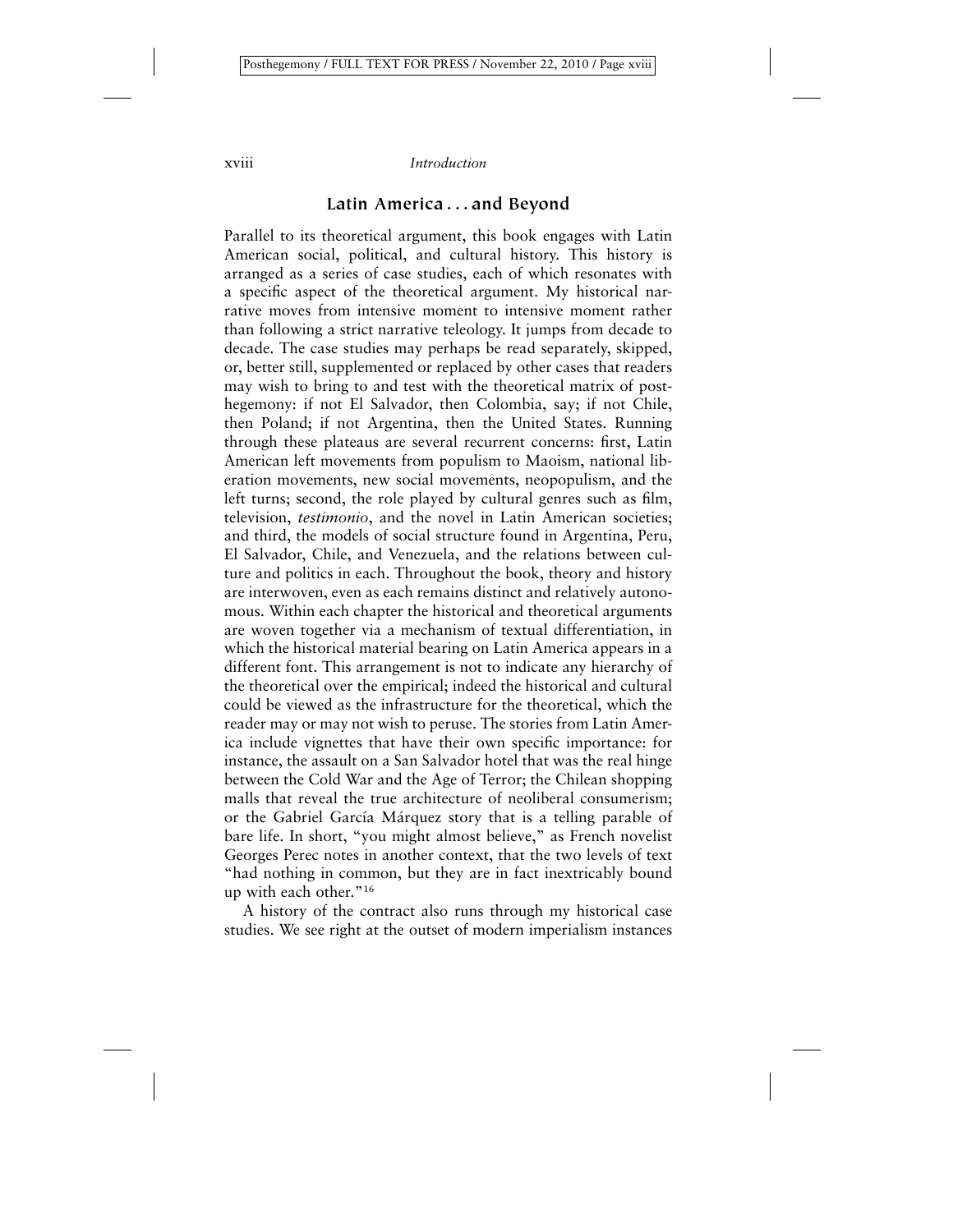*Introduction* xix

of contracts and compacts that fail to have their purported effect, not least the pact in the dark as the conquistadors read the so-called *Requerimiento*, designed to justify colonization to the natives, while its putative addressees were fast asleep in their beds. The pact does not establish the social relation it claims: that will have to be established by some other means, in this case by force. I analyze the theory of the contract in my concluding chapter, but the intervening historical analyses also involve failed pacts: a series of attempts to bind culture to state, or to secure the legitimacy of the state, that endlessly break down. Peronism, in chapter 1, is a compact between people and nation that is (almost) all-encompassing, that tries to sweep the people up in its promise of populist love that would come to stand in for the state, which spectacularly fell apart in the mid-1970s. Neoliberalism, illustrated in chapter 2 in its fatal dance with Peru's Sendero Luminoso during the early 1980s, is likewise expansive in its attempt to cement the whole of society to the state, but shatters in its encounter with the affect that it would abolish from civil society. In chapter 3 and its focus on the Salvadoran national liberation movement at its peak in the offensive of 1989, I examine insurgency and terror as the absolute limit of societies of control. The example of Chile in chapter 4, and its early 1990s transition from dictatorship to postdictatorship, considers everyday life and biopolitics, suggesting resonance and *conatus* (or striving) as concepts through which to understand the relation between culture and state, social movement and reproductive project. The concluding chapter revisits these case studies to recapitulate the crisis of the social contract in parallel with a theoretical argument concerning the multitude, the ambivalent and treacherous social subject that refuses all pacts and all solidarity. In the Epilogue, Venezuela's 1989 Caracazo and then the coup and countercoup of 2002 show how the multitude breaks even the contracts offered by Latin America's most successful pacted democracy and by its most promising instance of the current left turns, preferring unrepresented, perhaps unrepresentable, insurrection.

These case studies exemplify both the discontinuous history of state projects to bind the multitude and the unbroken red thread of the multitude's ever-expansive constituent power to which the state reacts. They point toward a history of the Latin American multitude through modernity: from the near mutiny on Columbus's first voyage of 1492 to the *chavista* counter-counterinsurgency of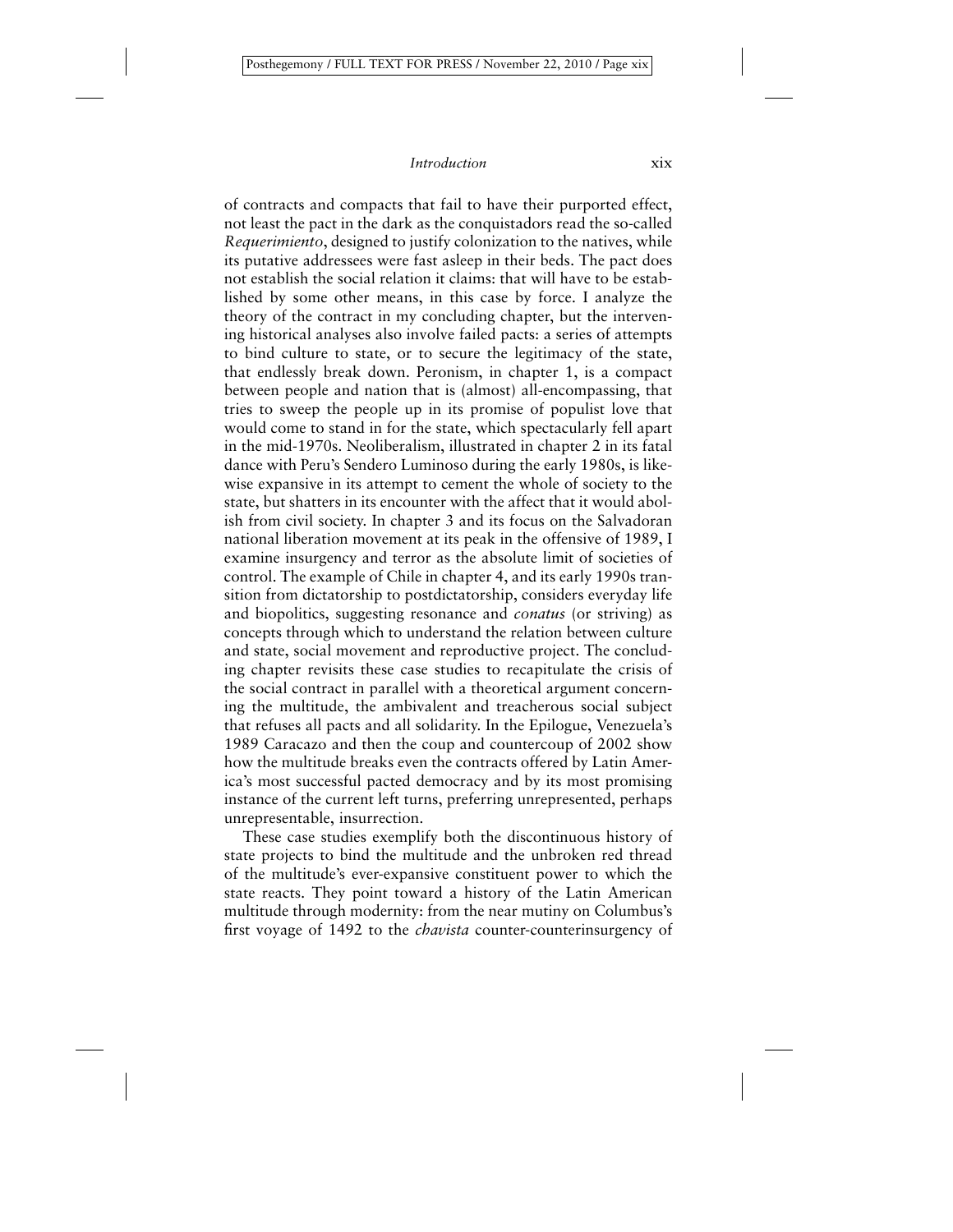#### xx *Introduction*

2002. This history might also encompass indigenous revolts during the colonial period, the wars of independence in the 1820s, or late nineteenth-century immigration and urbanization. Among more recent movements, one might consider the Zapatista uprising in Mexico or the *piqueteros* in contemporary Argentina. This would be an underground, alternative history of Latin America that would tell of insurgencies but also the stratagems by which hegemonic projects have attempted to turn those insurgencies to the advantage of the state: from the New Laws of the Indies, the Bourbon reforms, or the postindependence settlement, to the twentieth-century history that is more fully outlined here. It is precisely such mechanisms of reactionary conversion — of culture into state, affect into emotion, habit into opinion, multitude into people, constituent into constituted power — that are the ultimate interest of this book.

This is a book about political theory and Latin America, not political theory in Latin America or Latin American political theory. Its juxtaposition of the two terms is not quite contingent, not quite necessary. In one sense, its analyses of Latin American history and politics are interchangeable, almost disposable. In another sense, they anchor the theoretical argument. In still another, they contaminate and decenter it. The theory of posthegemony draws from but is also tested by Latin American history. Deleuze, Bourdieu, and Negri are European theorists, but European theory's passage through Latin America relocates and dislocates that theory. Passing such theory (and the theory of posthegemony) through other contexts would dislocate it in other ways, forcing revision and reappraisal. At the same time, at least one of my examples is not strictly Latin American at all: for all Columbus's bluster in front of his crew on October 10, 1492, he had not yet "discovered" the continent that would become the Americas. Indeed, the term "Latin America" would not be coined for another 350 years, and even now one would be hard-pressed to define its limits. Part geographical, part political, part cultural, Latin America overspills its bounds: is Belize Latin America? Québec? Miami? Lavapiés, Madrid? The Gaucho Grill, Manchester? Elsewhere I argue that Latin America becomes viral, diffusely global, in contemporary postmodernity.17 But the history of the conquest, of the colony and its immense transatlantic trade, of populism and neoliberalism, shows that Latin America has always been global, has always directly affected and decentered the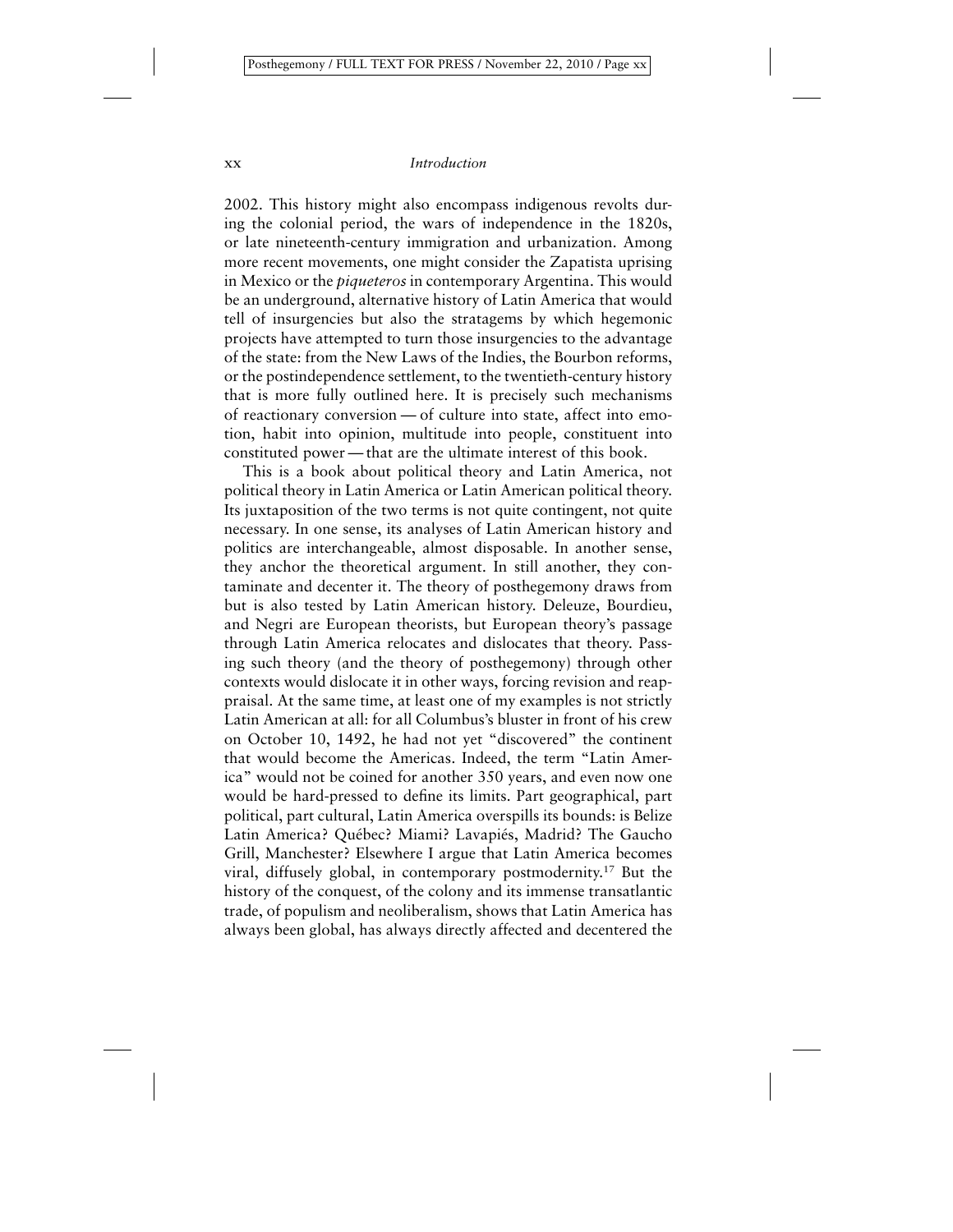*Introduction* xxi

global system. The Latin American multitude goes beyond regional borders to infiltrate the metropolis.

Perhaps posthegemony starts in Latin America, or in discussions of Latin America, but that is no reason for it to stop there. After all, most everything begins in Latin America: modernity, nationalism, the industrial revolution, among other world-historical processes.18 The theories that are the object of my critique — cultural studies and civil society theory — also have a hidden Latin American history. Returning the theory of hegemony (via Laclau) and the theory of civil society (via Cohen and Arato) to a Latin American milieu repositions those theories in the contexts for which they are most adequate. I give those theories their best shot: not only do I choose what I claim are their strongest and most developed articulations (in Laclau and in Cohen and Arato), I also test them in contexts that should be favorable to their assumptions. Hence the choice of locations in which to test the theory of posthegemony: if posthegemony can do a better job of explaining the Central American liberation movements (the point of entry for cultural studies in Latin America) and the transition from dictatorship in the Southern Cone (favored locale for civil society theory), then it is all the more adequate to explain other conjunctures. This is why I am happy to leave, say, *zapatismo* or the *piqueteros* out of my analysis, even though these are the movements that have to date most attracted scholars who work with theorists such as Deleuze and Negri.<sup>19</sup> I take for granted that posthegemony best explains these phenomena, if it also best explains the FMLN and the Chilean new social movements. In other words, although the theory of posthegemony arises from a specific Latin American context, it is not beholden to any one location. It is, I hope, portable. With every iteration, however, the theory is bound to change. Something always escapes!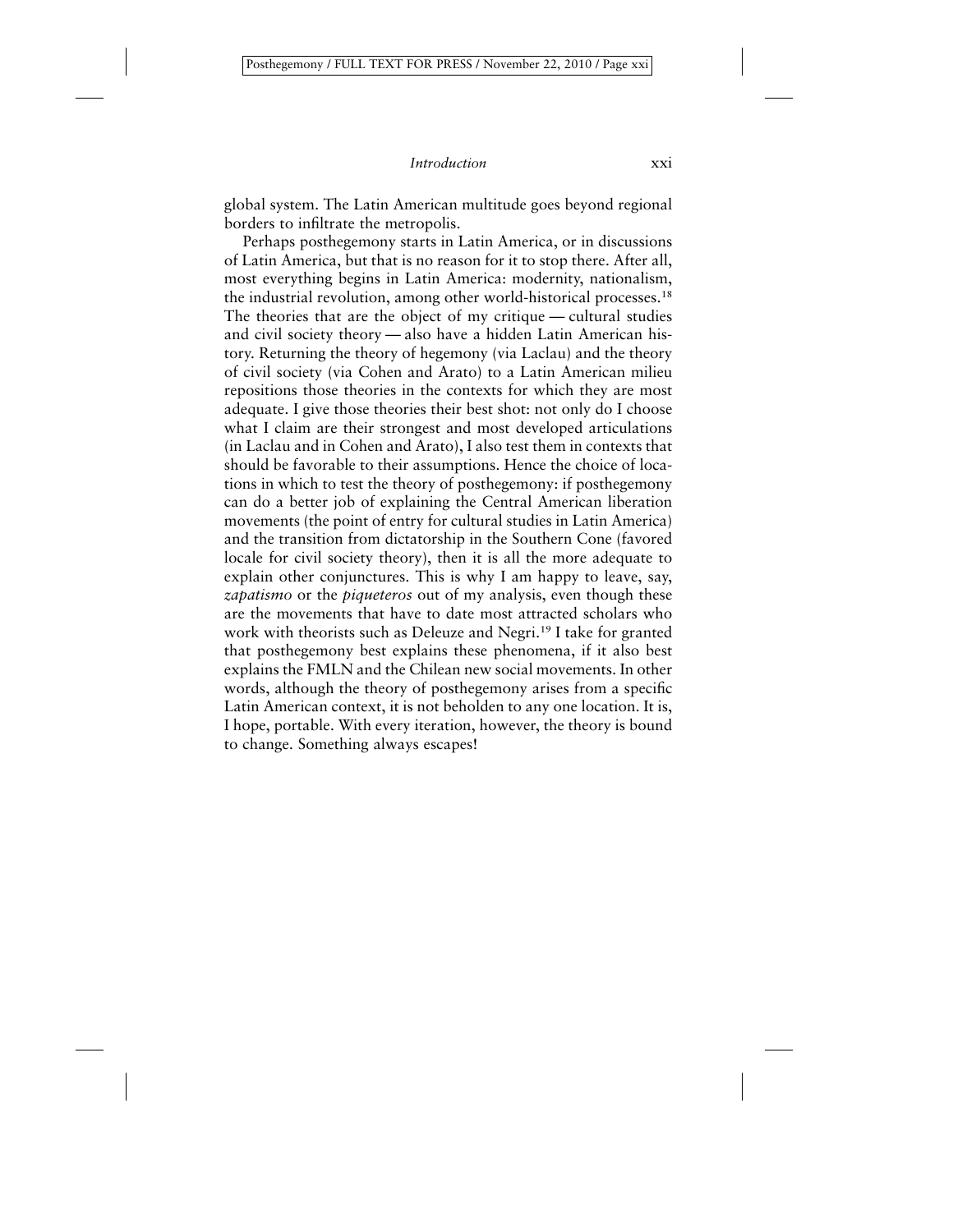

*Christophe Colomb appaise une revolte à bord* (Christopher Columbus puts down an attempted mutiny). Nineteenth-century French lithograph. Courtesy of the Library of Congress Prints and Photographs Division, negative no. LC-USZ62-20454.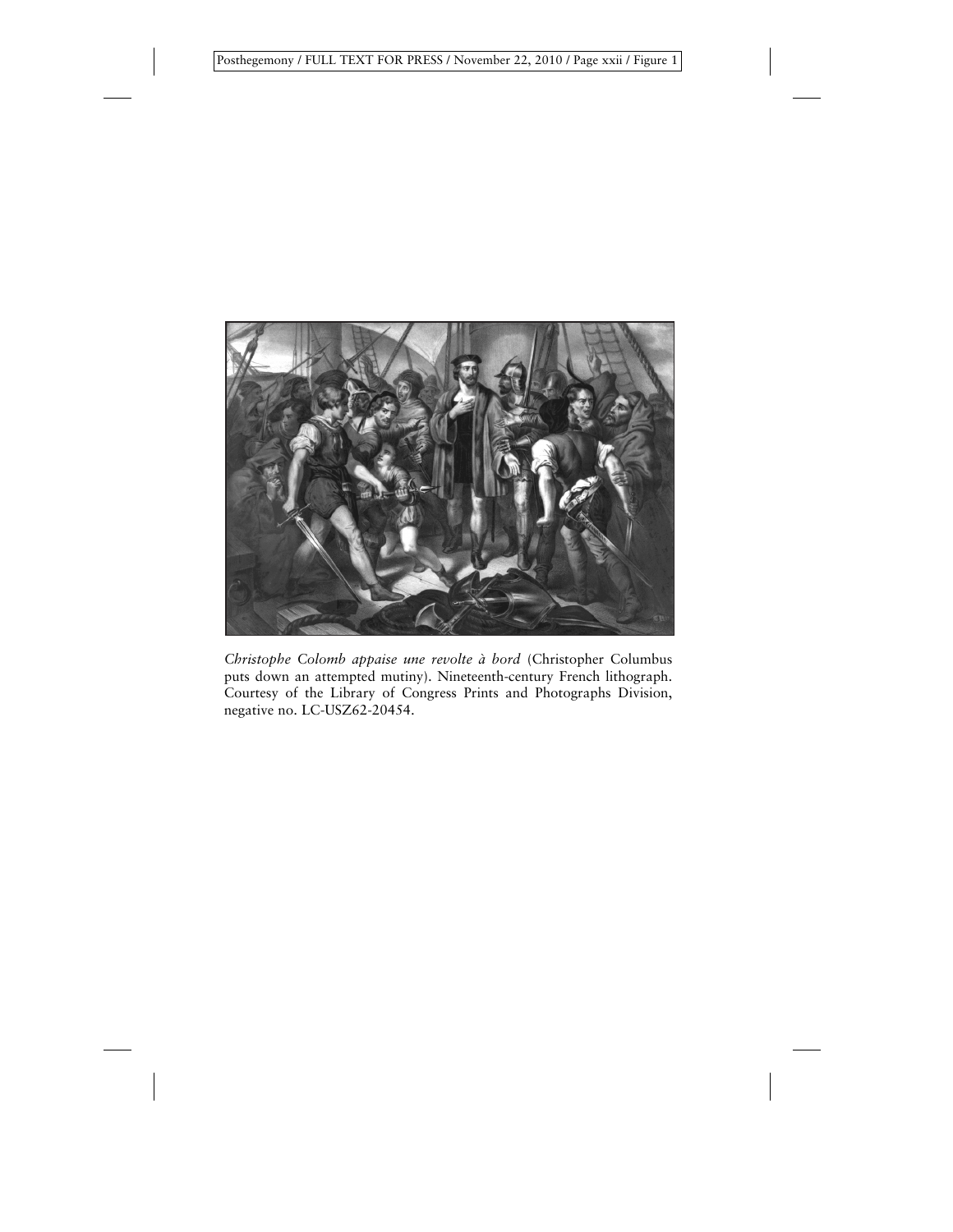# **October 10, 1492**

*When we reach the sea we'll build a bigger boat and sail north to take Trinidad away from the Spanish Crown. From there we'll go and take Mexico from Cortez. What a great betrayal that will be. We will then control all of New Spain. And we will stage history as others stage plays.*

— Aguirre,*Wrath of God*

#### **The Fiction of Hegemony**

Even empires seek validation. No power can subsist on coercion alone. Hence Antonio Gramsci's famous distinction between "hegemony" and "direct domination": hegemony is "the 'spontaneous' consent given by the great masses of the population to the general direction imposed on social life by the dominant social group," and direct domination is exercised by "the apparatus of state coercive power which 'legally' enforces discipline on those groups which do not 'consent' either actively or passively." Hegemony, in fact, is primary: for Gramsci, power is grounded in consent, and force is employed only secondarily, "in moments of crisis and command when spontaneous consent has failed." Coercion supplements consent, rather than vice versa. Hegemony is, in Gramsci's view, the bedrock of social order. It is through the pedagogical activities of intellectuals in civil society that the state maintains its grip over the exploited, and the dominant group cements the "prestige" that it "enjoys because of its position and function in the world of production."1

At first sight, the *Requerimiento* that justified Spanish claims to the Americas is a classic illustration of the relation between hegemony and coercion. Formulated in 1512 or 1513 by legal scholar Juan López Palacios Rubios, the *Requerimiento* ("Requirement"

1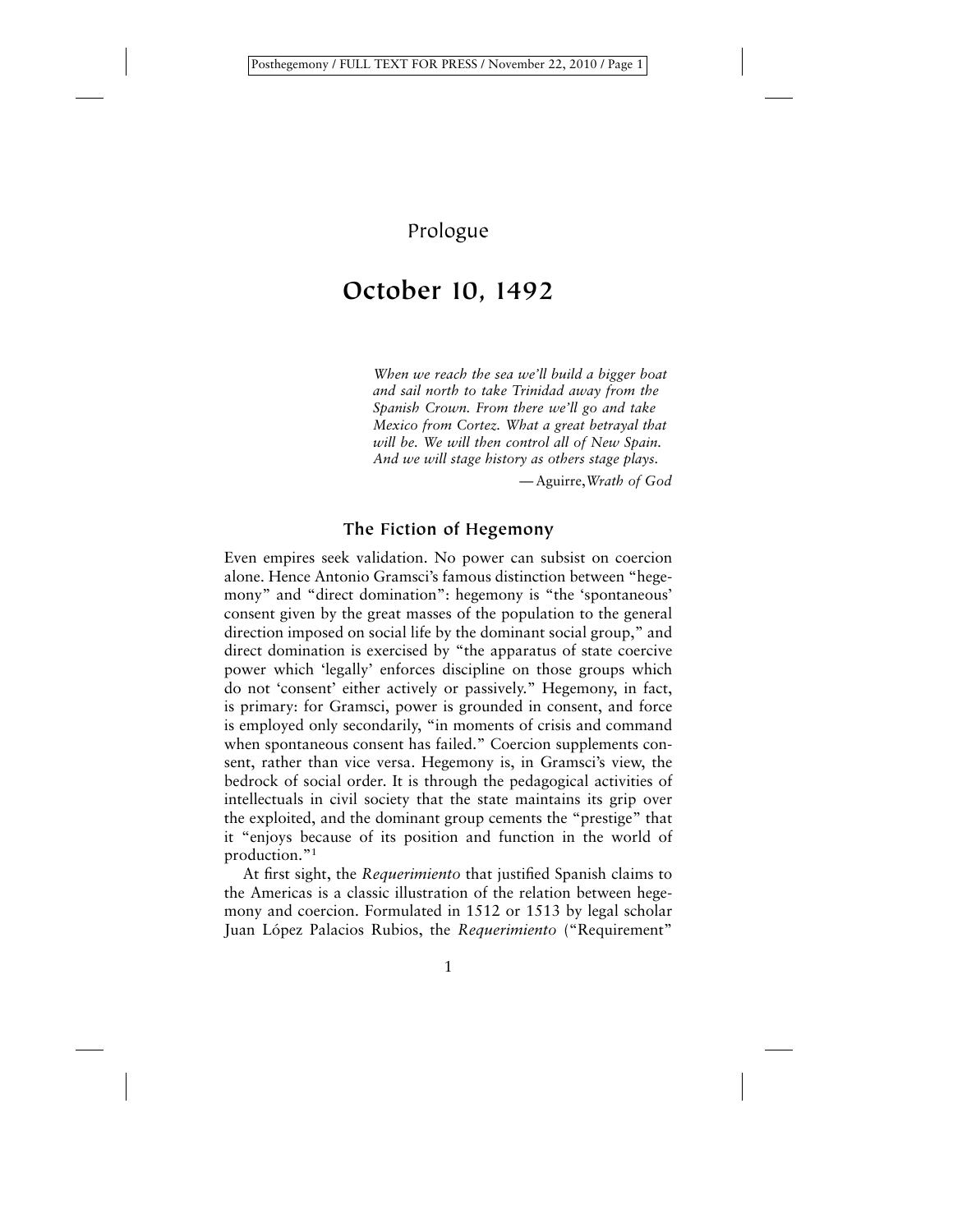or "Summons") was a text to be read by the conquistadors when they encountered indigenous peoples. The document filled a hole in Spain's legal claim to the New World, complementing and rationalizing the traditional European law of conquest. It outlines the case for the Empire's legitimacy, based on the papal donation of the New World to Castile in 1493, by way of a brief history of God's creation from Adam to the Spanish monarchs Fernando and Juana. Above all, it offers its indigenous addressees a choice: submit, or face violent subjugation. "Wherefore as best we can, we ask and require you," the declaration states, "that you consider what we have said to you, and that you take the time that shall be necessary to understand and deliberate upon it." Its audience is then to "consent and give place that these religious fathers should declare and preach to you the aforesaid." Should, however, they refuse their " 'spontaneous' consent" to occupation and Christian preaching, the indigenous are to expect the worst: "We shall powerfully enter into your country, and shall make war against you in all ways and manners that we can."2 This is hegemony as a pedagogic enterprise designed to legitimate power, backed up by the threat of coercive discipline: the *Requerimiento* appears to encapsulate Gramscian theory in a nutshell.

On closer examination, however, Spanish practice had little in common with hegemony theory. The indigenous were seldom if ever given any real opportunity to consent. Most obviously, the *Requerimiento* was written in Spanish, a language that they did not speak. How would they agree to what they could not comprehend? Even where there was some attempt at translation, "the interpreters themselves did not understand what the document said."3 Moreover, as historian Lewis Hanke notes, the circumstances in which it was spoken "might tax the reader's patience and credulity, for the Requirement was read to trees and empty huts when no Indians were to be found. Captains muttered its theological phrases into their beards on the edge of sleeping Indian settlements."4 Sometimes the invaders read the document only after they had already made prisoners of the natives. At best the exercise devolved into a dialogue of the dumb, as when the Zuni Indians in what is now New Mexico responded to the reading with a ritual of their own, laying down "a barrier of sacred cornmeal" to prevent the Spaniards from entering the town.<sup>5</sup> No wonder historian Henry Kamen calls "the final result... little more than grotesque"; he reports that even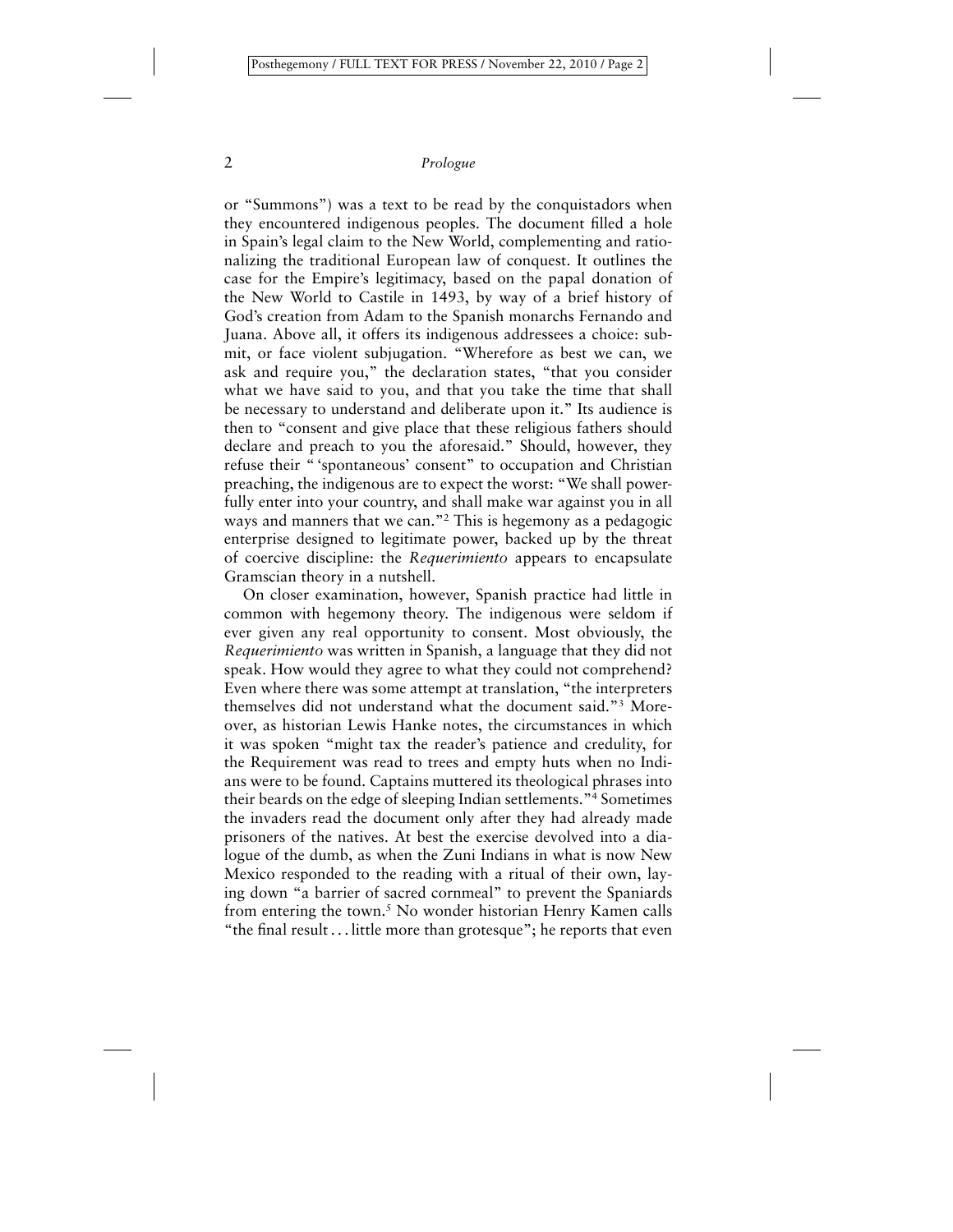the document's author "realized it was farcical."6 Spanish chronicler Gonzalo Fernández de Oviedo is said to have commented to his compatriot Pedrarias Dávila that "these Indians have no wish to listen to the theology of this Requirement, nor do you have any obligation to make them try and understand it."7 Contrary to claims that the *Requerimiento* was an instance of "Spanish rulers requir[ing] subject peoples to reiterate and reaffirm Spanish hegemony on a regular basis,"8 in fact here hegemony is not at issue. The indigenous never had the option to consent; they were in no position to reaffirm anything.

#### **Affects and Habits**

Despite its transparent fictiveness and patent absurdity, the *Requerimiento* still served a purpose. For it was aimed not at the indigenous, but at the Spanish. Under the guise of an appeal to the consent of the subjugated, it shaped the habits and affects of the subjugators. The very fact of its redundant reiteration reveals that it was an exercise in habituation. And it was repeated for the Spaniards, not for their victims, who heard it only once, if at all. Each time the conquistadors recited the ritual declaration, their desires were synchronized and unified as part of a joint project. Rather than a gesture of incorporation, the edict was an act of constitution. Its confident self-justifications obscure the fact that it was needed only because the imperial state was so weak. It enfolded these European adventurers' often excessive energies into an enterprise directed as though from above. The *Requerimiento* had nothing to do with any putative hegemonic project; it was a properly posthegemonic mechanism. It worked all the better precisely because it appeared to be part of a campaign, however ridiculous and ineffective, to win hearts and minds, precisely because its object seemed to be elsewhere. The Spaniards could feel superior to the dumb Indians who did not know what had hit them, but they themselves were as much in the dark as anybody else. The *Requerimiento* functioned far beneath consciousness or ideology.

Bartolomé de las Casas, the sixteenth-century Dominican priest and defender of the indigenous, provides one version of the *Requerimiento* ritual. He tells us that when the Spaniards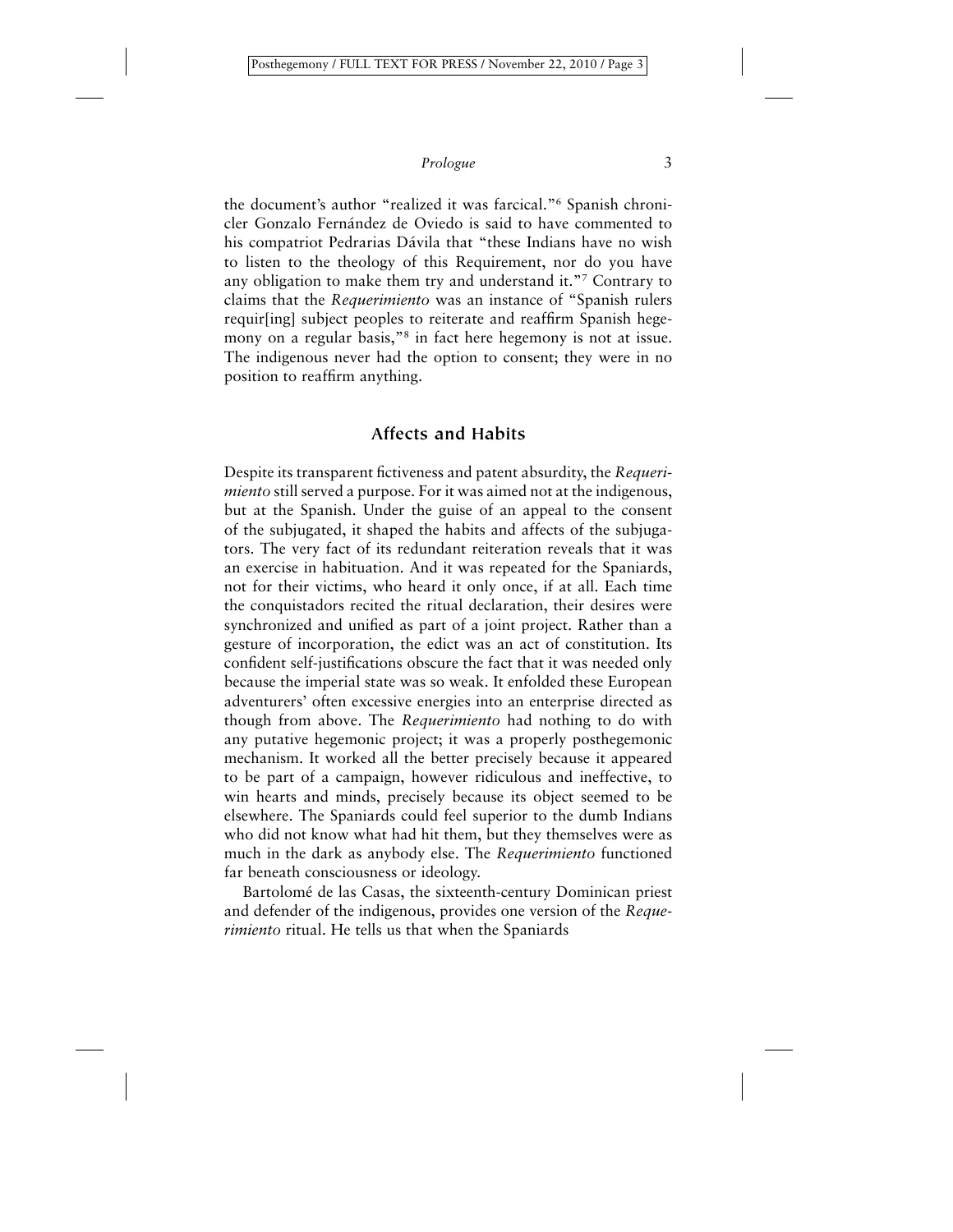learned that there was gold in a particular town or village... [they made] their way there at dead of night, when the inhabitants were all in bed and sound asleep and, once they got within, say, half a league of the town itself, read out the terms of this edict, proclaiming (and only to themselves): "Leaders and citizens of such-and-such a town of this Mainland. Be it known to you that there is one true God, one Pope, and one King of Castile who is the rightful owner of all these lands. You are hereby summoned to pay allegiance, etc. Should you fail to do so, take notice that we shall make just war upon you, and your lives and liberty will be forfeit, etc." Then, in the early hours of the morning, when the poor people were still innocently abed with their wives and their children, they would irrupt into the town, setting fire to the houses and burning the women and children alive and often the men, too, before the poor wretches realized what was happening.<sup>9</sup>

Asleep in their beds, at dead of night, with the Spaniards half a league away, the indigenous are literally kept at a distance. Cultural critic Alberto Moreiras describes the *Requerimiento* as "differential inclusion"; but here the indigenous are not included at all. The native inhabitants can neither accept nor reject the choice that the Spaniards offer. They are beyond the pale of any possible community. Everything takes place before consciousness can take hold, "before the poor wretches realized what was happening." The invaders are speaking "only to themselves." But the mechanism in which they are participating depends no more on their understanding than it does on that of their victims. Moreiras points out that the indigenous inhabit a space that is "already marked by death and remains as such illegible."10 The *Requerimiento*, too, is illegible, however much it is read: it defies interpretation, as if to show that its meaning is of little consequence.

Subalternist historian Patricia Seed shows that the *Requerimiento* drew heavily on the Islamic tradition of *jihad*, or holy war; it was a hybrid text that "often led to considerable incomprehension by traditional Christian observers both inside and outside Spain." Unheard by its notional addressees, and almost as mystifying even to those who pronounced it, the edict's manifest content is beside the point, just as "whether the Spanish conquerors believed in it or found it personally compelling or convincing was irrelevant."11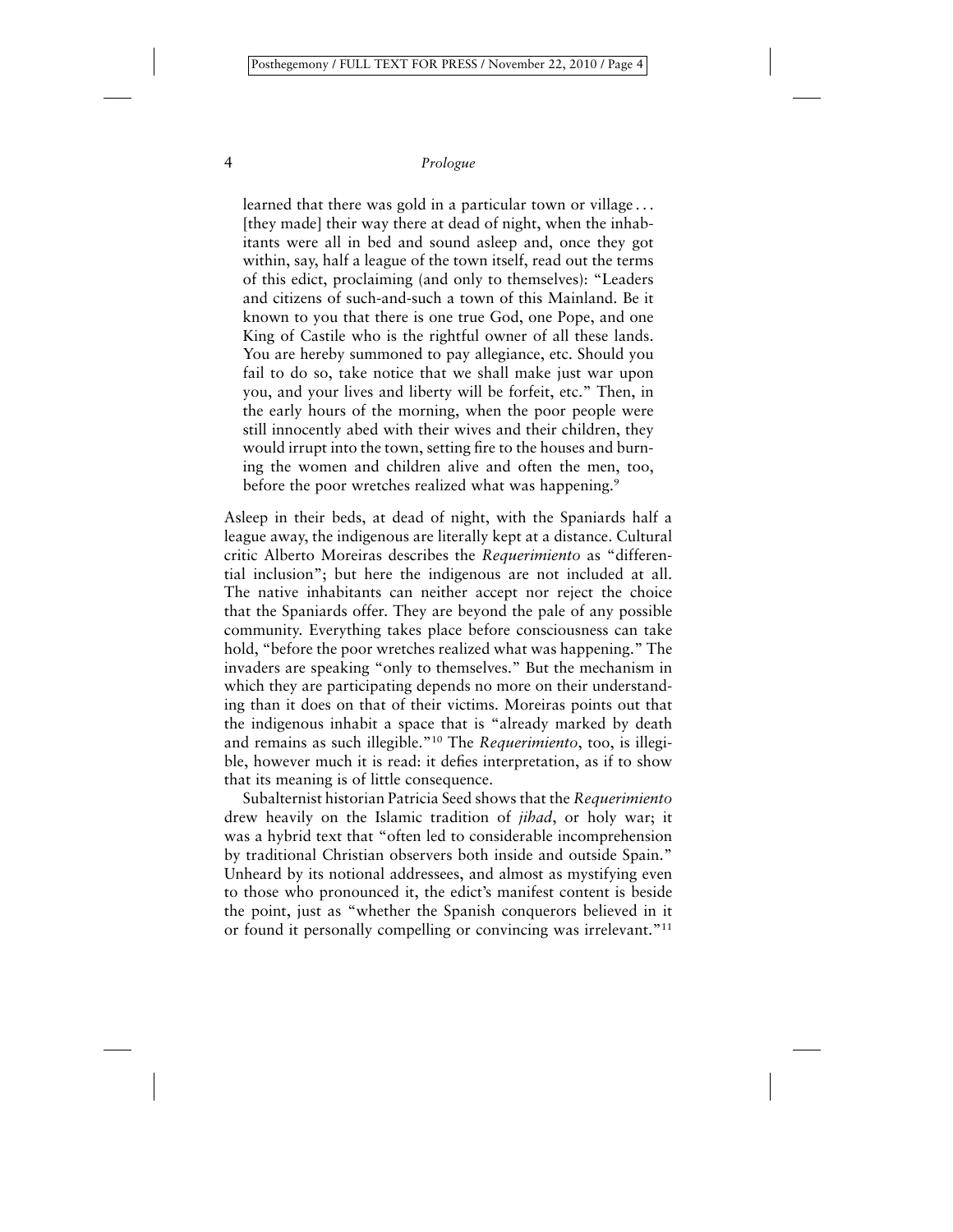The text appears to seek consent and so to expand the community of believers, but those to whom it offers that possibility remain out of earshot, while those who are already within the circle are there regardless of any beliefs they might hold. The *Requerimiento* is comparable to the Bible proffered before the Inca Atahualpa in Cajamarca as the conquistador Gonzalo Pizarro advanced in his conquest of what is now Peru. The indigenous emperor threw the book to the ground because it did not "speak" to him; this sacrilege toward the holy word was taken by the Europeans to be proof of his barbarism and justification for bloodshed. Yet, as cultural critic Antonio Cornejo Polar observes, the Bible would have been equally illegible to most Spaniards, including Pizarro himself, not least because it was written in Latin.12 The book was more fetish than text, a shibboleth whose signification was purely incidental. Neither the Bible nor the *Requerimiento* were documents that demanded interpretation; they were instead touchpapers for the violent explosion of imperial expansion, code words in the "protocol for conquest" enacted by the Spaniards in the dark.13

Las Casas had no illusions about the Spaniards' motivations: they were driven by the search for gold. This was no civilizing mission. Indeed, the Dominican's complaint was that the *Requerimiento* bore no relationship to the reality of Spanish practice. Las Casas was hardly an anti-imperialist. If anything, his campaign was for the Spanish state to give substance to the fiction of hegemony.14 For Las Casas, the scandal was the unbridled desire that reduced the conquistadors to savages more dangerous than the indigenous peoples themselves; their "blind and obsessive greed" made them "more inhumane and more vicious than savage tigers, more ferocious than lions or than ravening wolves."15 But he failed to see that the *Requerimiento* channeled that affect. It placed the lust for gold under the sign of a narrative of progress, and more importantly it unified the conquistadors, huddled together in an alien landscape. The act of reading helped bind the affect mobilized in their hunt for gold, counteracting that affect's centrifugal tendencies by organizing it as part of an ecclesiastical, imperial, and monarchical hierarchy before the men were let loose as a war machine "irrupt[ing] into the town."

The *Requerimiento* consolidates relations between the Spanish conquistadors after the fact of domination; it embodies them as agents of the state, as subjects of constituted power. Everybody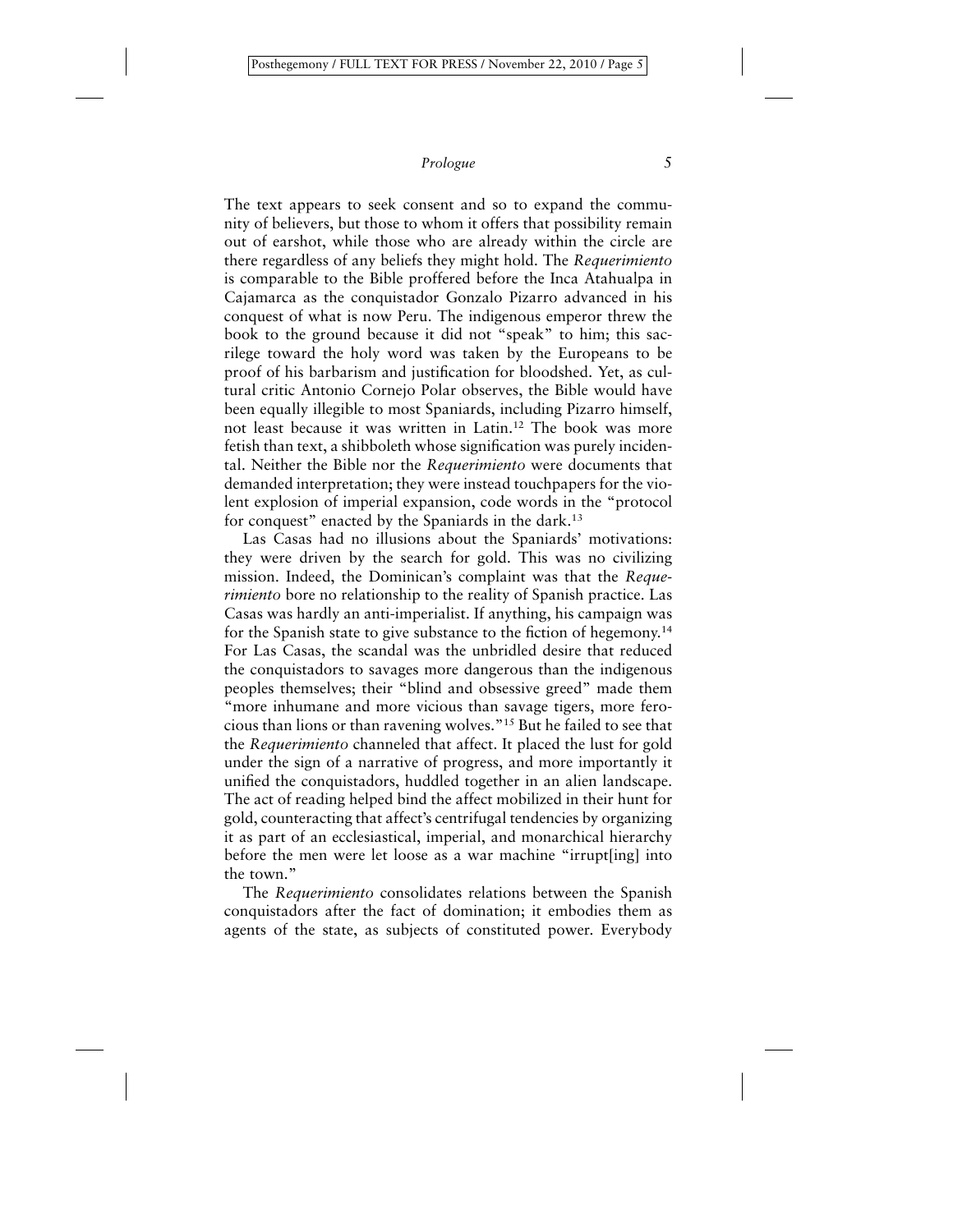knows that the text itself is unpersuasive! Instead of persuading the colonized, it works on the colonizers to establish a common habitus that lies beneath ideology and beneath hegemony. As the invaders repeatedly intone these words that they themselves barely understand, they become habituated to a ritual through which the Spanish state, even at great distance, seeks to regulate their activities. Its men will at least have been singing from the same hymnbook, whatever their beliefs about or consent to the claims made in the hymns themselves. This is "dominance without hegemony," in subaltern studies theorist Ranajit Guha's words, "the fabrication of a spurious hegemony"16 that nobody believes, but that serves (thanks to the notarization and record keeping that the edict itself demands) to emplot Latin America within a historical narrative generated by the European state. The subalterns will, simply, be eliminated, their culture excluded from the ambit of a Christian universe defined in terms of the centrality and rights of the Catholic monarchy. But the indigenous are never really a threat to those rights: the danger lies within, from the possibility that the conquistadors themselves might (as depicted in Werner Herzog's film *Aguirre, Wrath of God* [1972]) establish a counterstate on American soil. Behind the *Requerimiento* is the fear of betrayal, of sedition, of the threat posed by the men-at-arms who purportedly represent the Crown abroad.

#### **The Multitude and the Pact**

Postcolonial studies focuses on the relation between colonizer and colonized, between Empire and its outside. It thereby takes the state, and what goes on inside, for granted. Empire encounters the subaltern at its limit, but it already carries a multitude within. The agents of imperialism are as much escaping state control as expanding it. Colonialism's weak point is always the passage between center and periphery, metropolis and colony. The Spanish Empire was forced to establish an immense bureaucratic apparatus to guard this intermediate space, threatened constantly by piracy, fraud, desertion, and mutiny. The name given to this bureaucracy was the Casa de Contratación: the "Contraction House," or Office of Contracts. The European state depended on a diffuse group of adventurers and ne'er-do-wells to expand its sphere of influence until it covered the entire known world; but it had simultaneously to reign in this renegade subjectivity, to maintain the bounds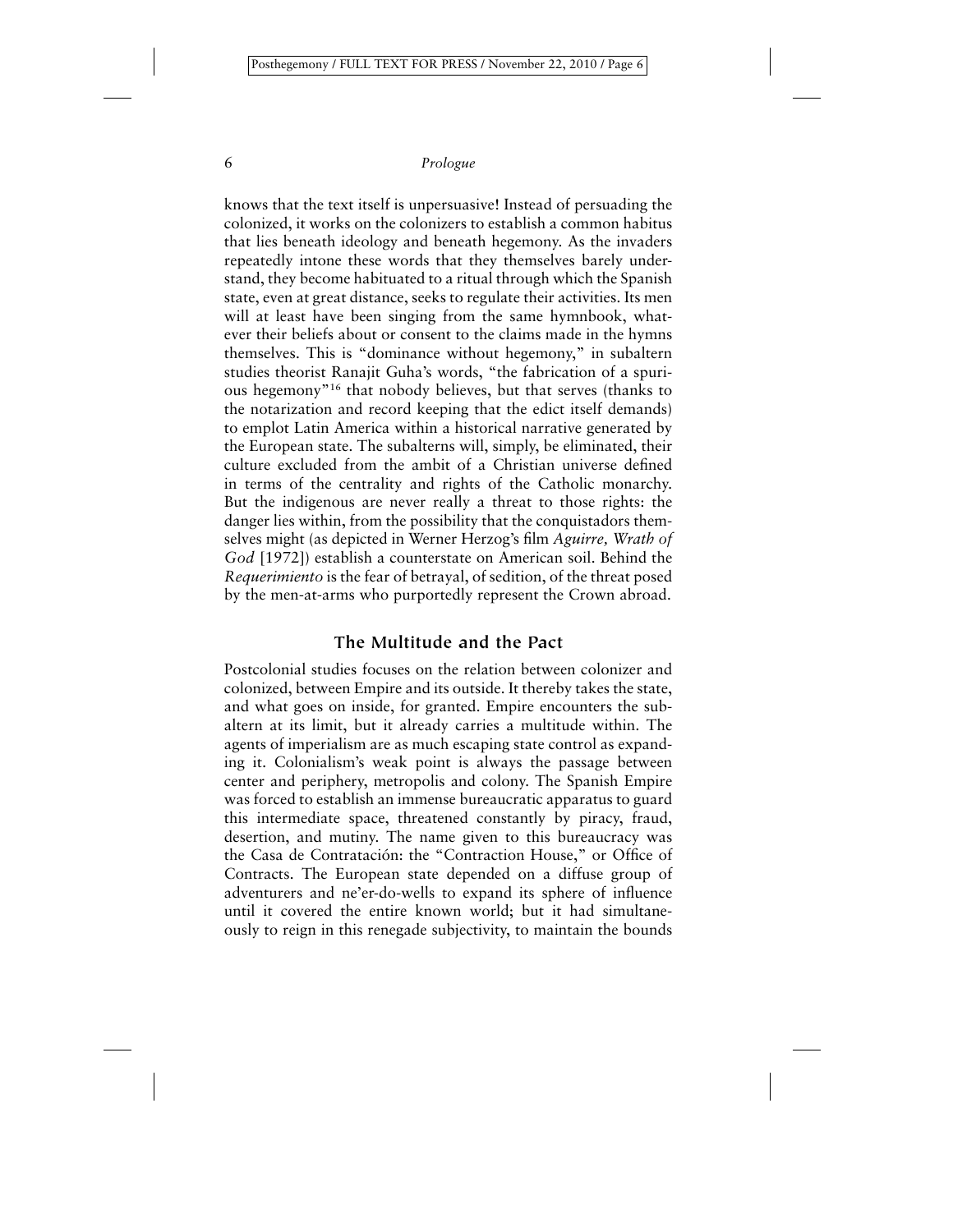of the social contract. Empire stretched the state to its limit: the Crown's gravest problem was always its "inability . . . to control events from a distance."17 The multitude, a motley crew that resisted authority, representation, or leadership, constituted Empire but also undermined the very power that it brought into being.

Christopher Columbus was a Genoese adventurer who believed he had visionary inspiration. For over a decade, he hawked his idea for an expedition over the Atlantic to a variety of private and public interests. In the end, he won the backing of the Spanish monarchy, but his enterprise was essentially a private one. Spain itself barely existed as a modern nation-state: the crowns of Castile and Aragon had come together with the wedding of Ferdinand and Isabella in 1469, but it was only with the "reconquest" of Andalusia and the expulsion of Jews and Moors from the Iberian peninsula two decades later that the state could even aspire to the fantasy of territorial integrity and ethnic and cultural homogeneity. Columbus gained royal approval for his voyage just days after the king and queen rode into Granada in triumph in January 1492. This year of settling boundaries was also a year of great movements of peoples, "swarms of refugees." Jews who were camped around the ports and on seagoing vessels were given the order to "leave port on August 2, 1492, the day before Columbus set sail."18 In the early morning of August 3, as Spain consolidated its territorial and ethnic limits, Columbus's small fleet — the *Niña*, *Pinta*, and *Santa María* — constituted a seemingly insignificant line of flight westward. Something always escapes.

Columbus's crew had reason to flee. Tradition portrays them as convicts motivated by the royal pardon they received for signing up.19 Historian and sailor Samuel Eliot Morison plays down this account of a crew "composed of desperate characters, criminals, and jailbirds," but he does confirm that at least four of the men had indeed been reprieved from death row by enlisting.<sup>20</sup> Even the full-time seafarers among them operated at the margins of the law. Columbus's main associate, Martín Alonso Pinzón, who captained the *Pinta* while his brother Vicente took charge of the *Niña*, had "like many other mariners... occasionally engaged in piracy as well as legitimate trade."21 This was an expedition packed with potentially unruly subordinates, exacerbated by an imbalance between crew and officers in that each ship's crew was exceptionally large, perhaps double the normal complement.22 In any case, Columbus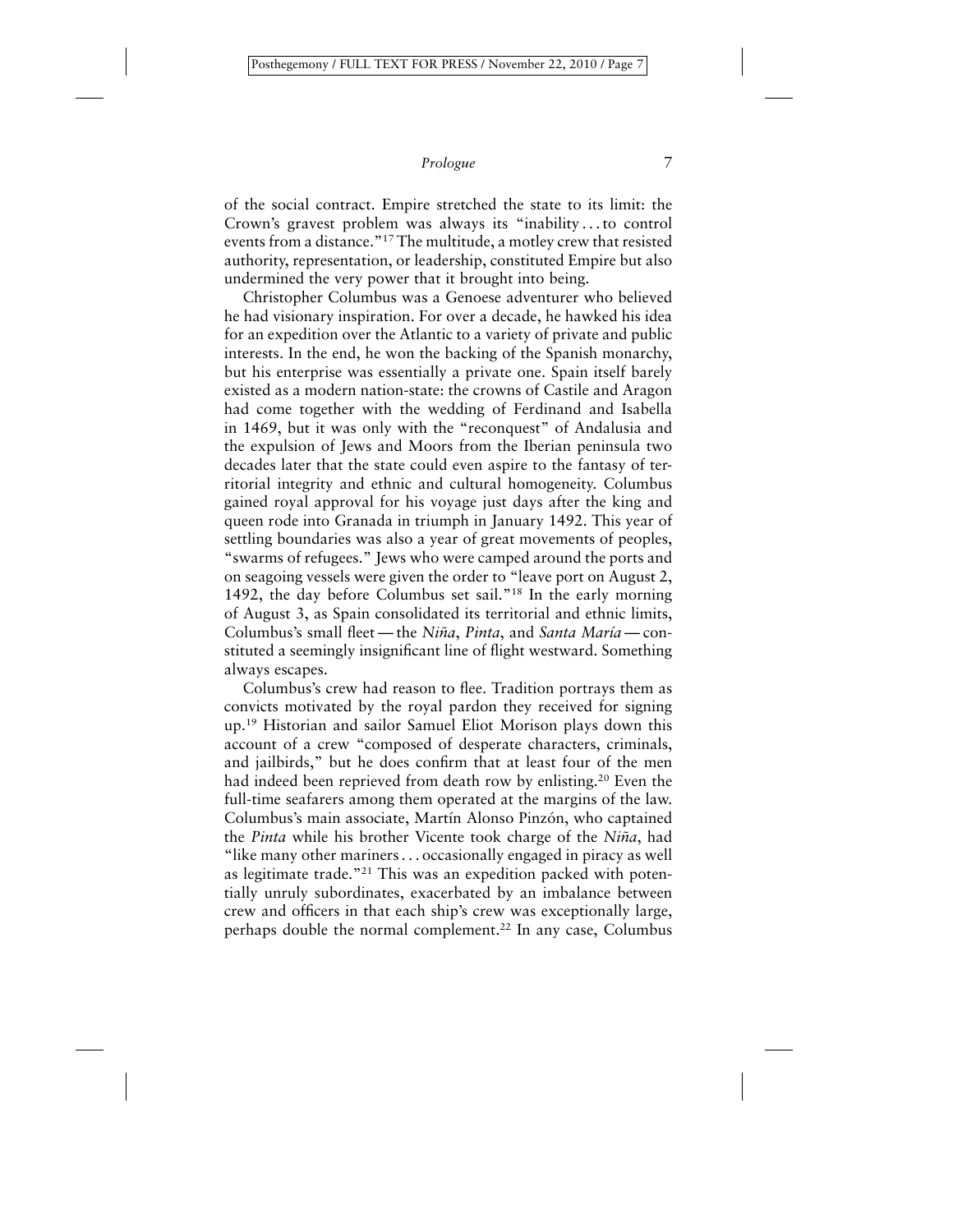had trouble with his men from the start. Even before they set sail, several of the crew on the *Pinta* "had been grumbling and making difficulties," and were suspected of sabotaging the ship at the Canaries.23 Once underway, the admiral was increasingly worried about a possible mutiny, and with good cause: Las Casas reports that as early as September 24, when they were almost exactly in mid-Atlantic, some of his crew argued "that the best thing of all would be to throw [Columbus] overboard one night and put it about that he had fallen while trying to take a reading of the Pole Star with his quadrant or astrolabe."24

The voyage is longer and farther than any of the men had expected. From early on, Columbus is aware that the sheer extent to which they are collectively venturing into the unknown is a likely cause for dissent. From September 9 (just three days after leaving the Canaries) he maintains a double log, with "two reckonings, one false and the other true," of the distance traveled each day, because he is worried that his crew might "take fright or lose courage if the voyage were long."25 Only landfall will resolve the men's concerns, yet land is frustratingly elusive. Expectation runs high, however. From September 14 Columbus reports that there are many sure signs of land, provoking a veritable interpretosis: there are no innocent objects in the Atlantic traversed by this convoy. On September 16, seeing "many patches of very green seaweed, which appeared only recently to have been uprooted. allequently considered therefore that they were near some island." Likewise, a live crab on September 17 can be taken to be "a certain sign of land." On September 25, both Columbus and the crew are convinced that land has been sighted. They fall on their knees to give thanks to God, but "what they had taken for land was no land but cloud." A week or so later, these "many signs of land," previously heralded by Columbus with enthusiasm, have to be discounted as the crew lobbies for the expedition to return to investigate.26 Columbus rejects their proposal, and insists that they continue on westward. Historians William and Carla Phillips argue that he must have wanted "to maintain his authority over the captains and their crews.... Allowing side excursions in search of islands would diminish the aura of certainty that he had been at pains to protect."27 Previous voyagers (notably Bartholomew Dias rounding the Cape of Good Hope in 1487) had been forced by their crews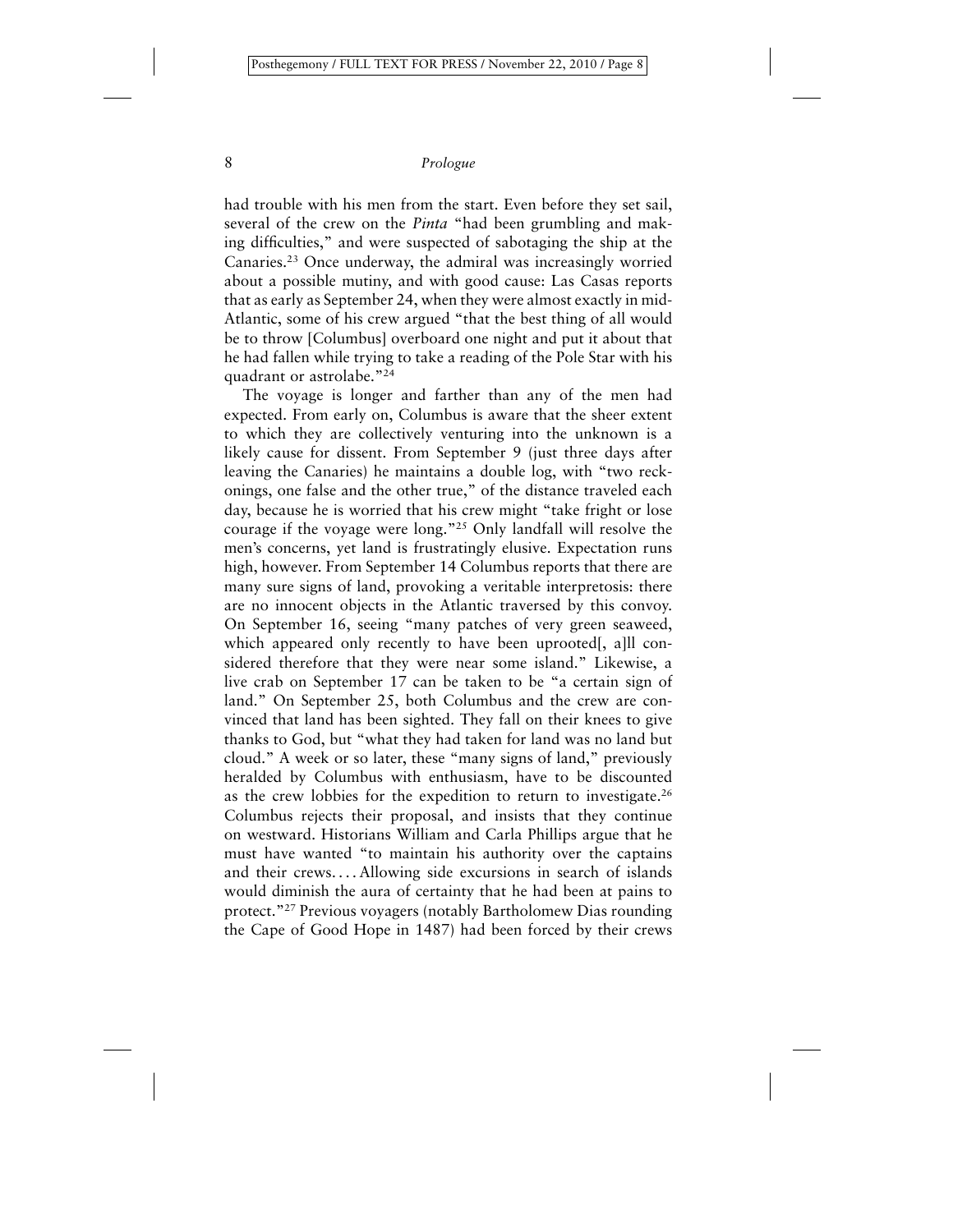to abandon further exploration; Columbus, too, is now seriously running the risk of mutiny.

As October arrives, the situation deteriorates. By October 1 there is a discrepancy of 121 leagues between Columbus's "true calculation" of the distance they have traveled and "the lower figure... shown to the men."<sup>28</sup> By October 11 that discrepancy will have risen to at least 195 leagues, or almost a quarter again of the extent that the men are told they have traveled. Yet even the phony log shows that the fleet has sailed much farther than Columbus had predicted. In this context, what Morison calls the "incipient mutiny" of late September develops fast: "Columbus and the Pinzons needed all their moral force and prestige to prevent outbreaks or even mutiny."29 On October 6, in an "acrid interview,"30 Martín Pinzón himself questions the route they are taking, suggesting they should veer farther south, but Columbus countermands his associate. One version of the admiral's log has him reporting: "My decision has not pleased the men, for they continue to murmur and complain. Despite their grumblings I held fast to the west."31 The same day, in response to the near-mutinous atmosphere, with the crew of the *Santa María* demanding that the fleet turn for Spain, he summons a council of his captains; both the Pinzón brothers are persuaded to support the decision to continue.32 October 7 brings another false sighting of land, and Columbus changes his bearing slightly to the south. Two days later he tacks north. But by October 10, "the men could bear no more; they complained of the length of the voyage."33

In Morison's words, "October 10 was the most critical day of the entire voyage, when the enterprise came nearest to failure," as "all the smoldering discontent of the men flared up into open mutiny." Columbus "encouraged them as best he could": he held out "high hopes of the gains they could make" and "he added that it was no use their complaining, because he had reached the Indies and must sail on until with the help of Our Lord he discovered land."34 Perhaps it was the multiple signs that led Columbus to claim that they had already "reached" the Indies, though if the signs could have been believed they would have seen land long before. Perhaps he was also referring to the fact that, by any measure, the fleet was now more than 800 leagues from Spain, and he had repeatedly declared that land would be sighted at 750 leagues. But these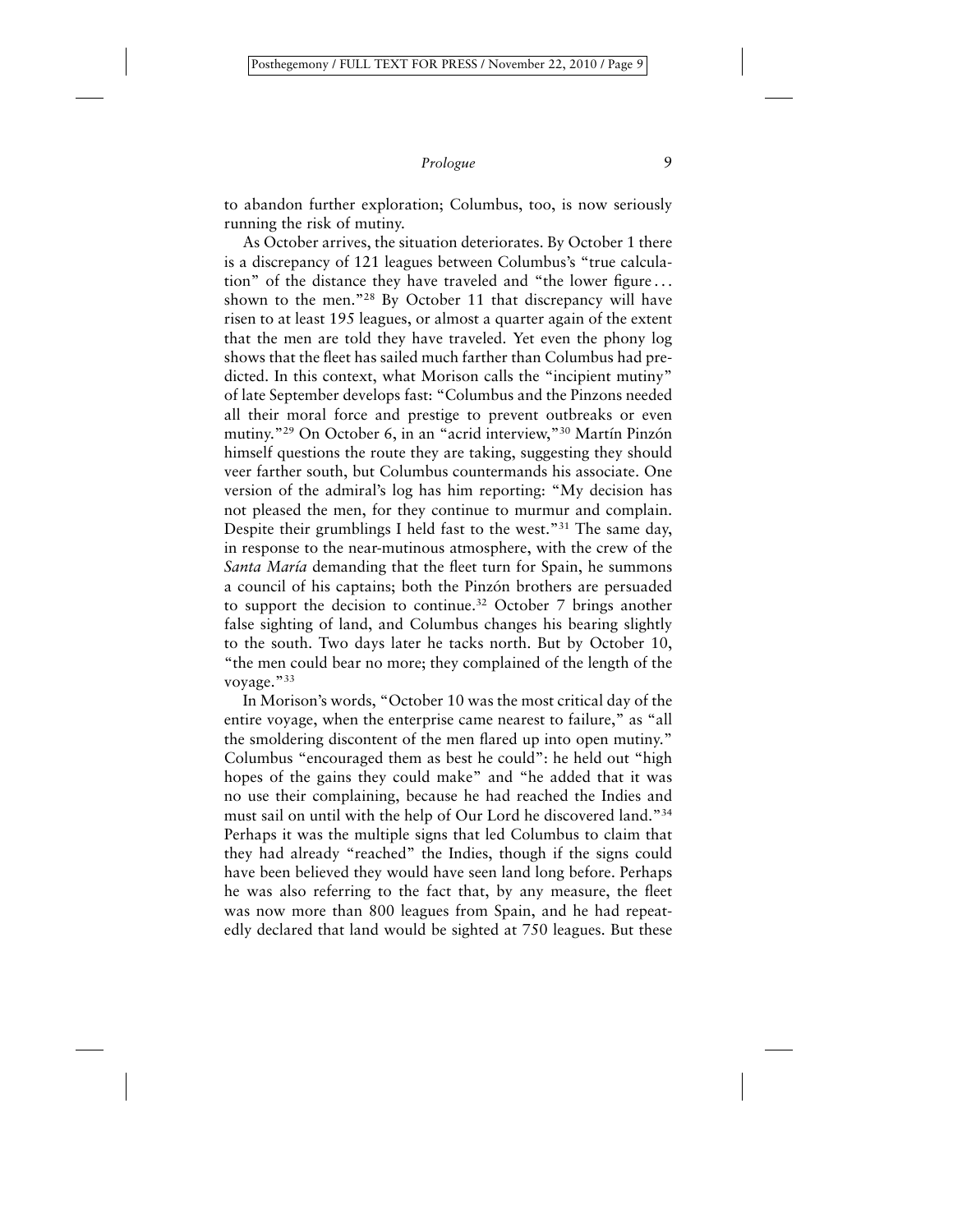arguments were now wearing thin. Even the ships' captains were turning against their admiral. "The mutinous crewmen began to rattle their weapons."<sup>35</sup> The admiral had to forestall panic among his crew, on whom he was totally dependent. There was no one more vulnerable than Columbus, as he himself would later lament loudly and persistently.

Columbus makes a pact with his men. The compromise he suggests is that "they would continue on their westward course for two more days (or three or four; accounts vary). If they had not found land at the end of that period, they would turn back."36 The precise details of the agreement are sketchy: it is omitted from the admiral's log and will become a bone of contention in a long-running court case years later in which the Crown will try to argue for the Pinzón brothers' share of the voyage's success.37 Some accounts claim that it is Columbus who has to be encouraged to continue, and others that the Pinzón brothers are fully part of the mutiny. What is clear is that only this last-ditch attempt at compromise keeps the voyage going on October 10, 1492, and that there are good reasons why even Columbus might be losing heart. But an indication of the type of pact he might have made comes from the admiral's second voyage, in 1494. Then, he and his men are reconnoitering the coast of Cuba until, "fed by frustration and fantasy," Columbus gives up when he begins to suspect that it is not in fact part of the Asian mainland. This realization would threaten his cherished belief that he had indeed found a new route to the East Indies. So he again attempts a contract with his crew. "He called upon the ship's scrivener," Fernández-Armesto reports, "to record the oath of almost every man in the fleet that Cuba was a mainland and that no island of such magnitude had ever been known.... They further swore that had they navigated farther they would have encountered the Chinese." If the men break their oath, they face dire consequences: "a fine of ten thousand maravedis and the loss by excision of their tongues."38 If they refuse to abide by Columbus's fantasy, the crew lose their place within this newly constituted imperial order and are cast into mute subalternity.

On October 10 of the first voyage, the fictions validating Columbus's control are breaking down: he has given his men a false account of the distance traveled and has argued that they have already reached land, but the crew are no longer so prepared to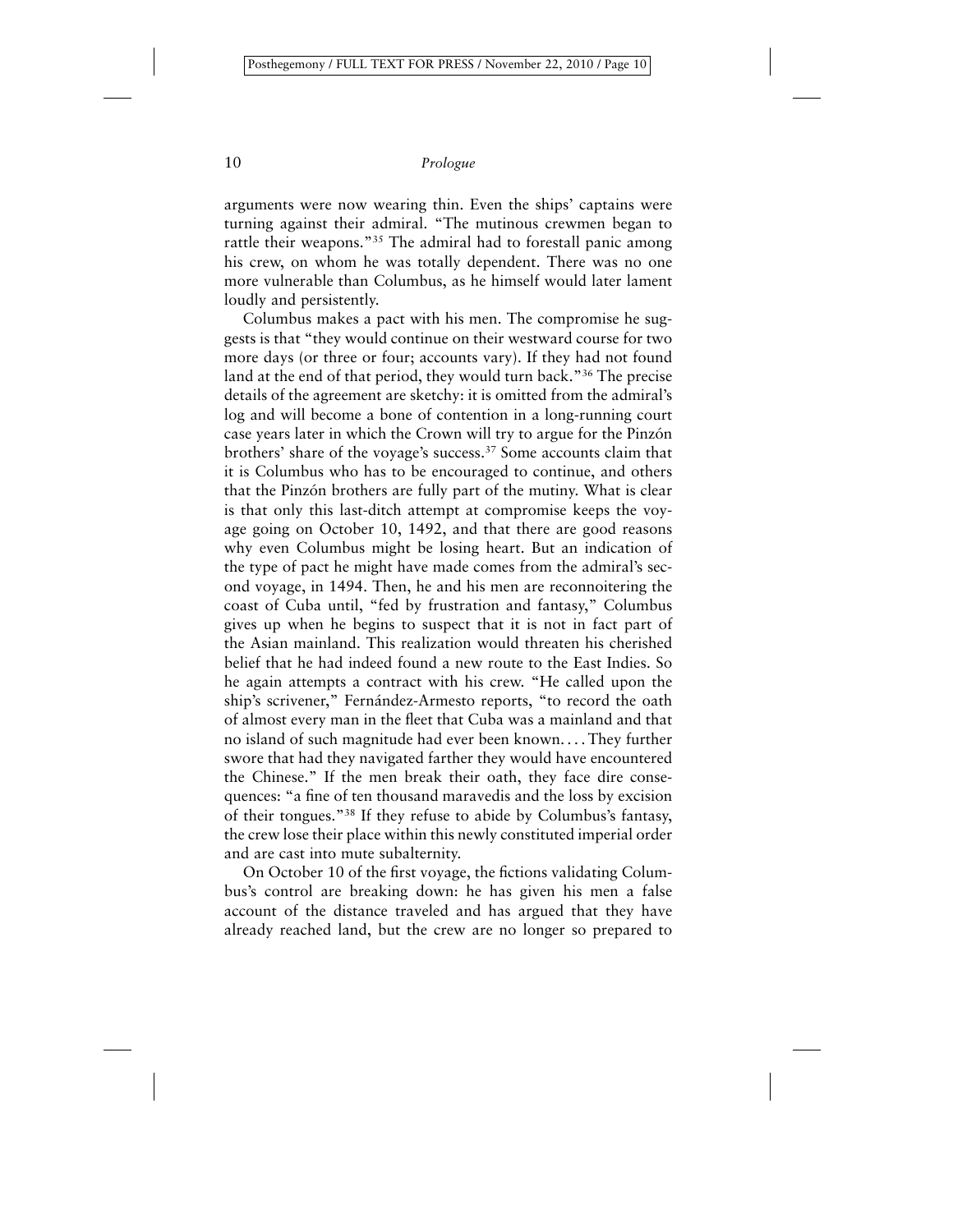swear agreement. They are an unruly multitude on the verge of overthrowing their master. His skin is only saved when, late the following night, the fleet finally makes landfall. Now the constitutive tension of Empire can be displaced elsewhere. Perhaps others will have better luck imposing the fiction of a contract, the illusion of consent. Or perhaps the slippage between constituent and constituted power will remain an open if unacknowledged wound throughout modernity.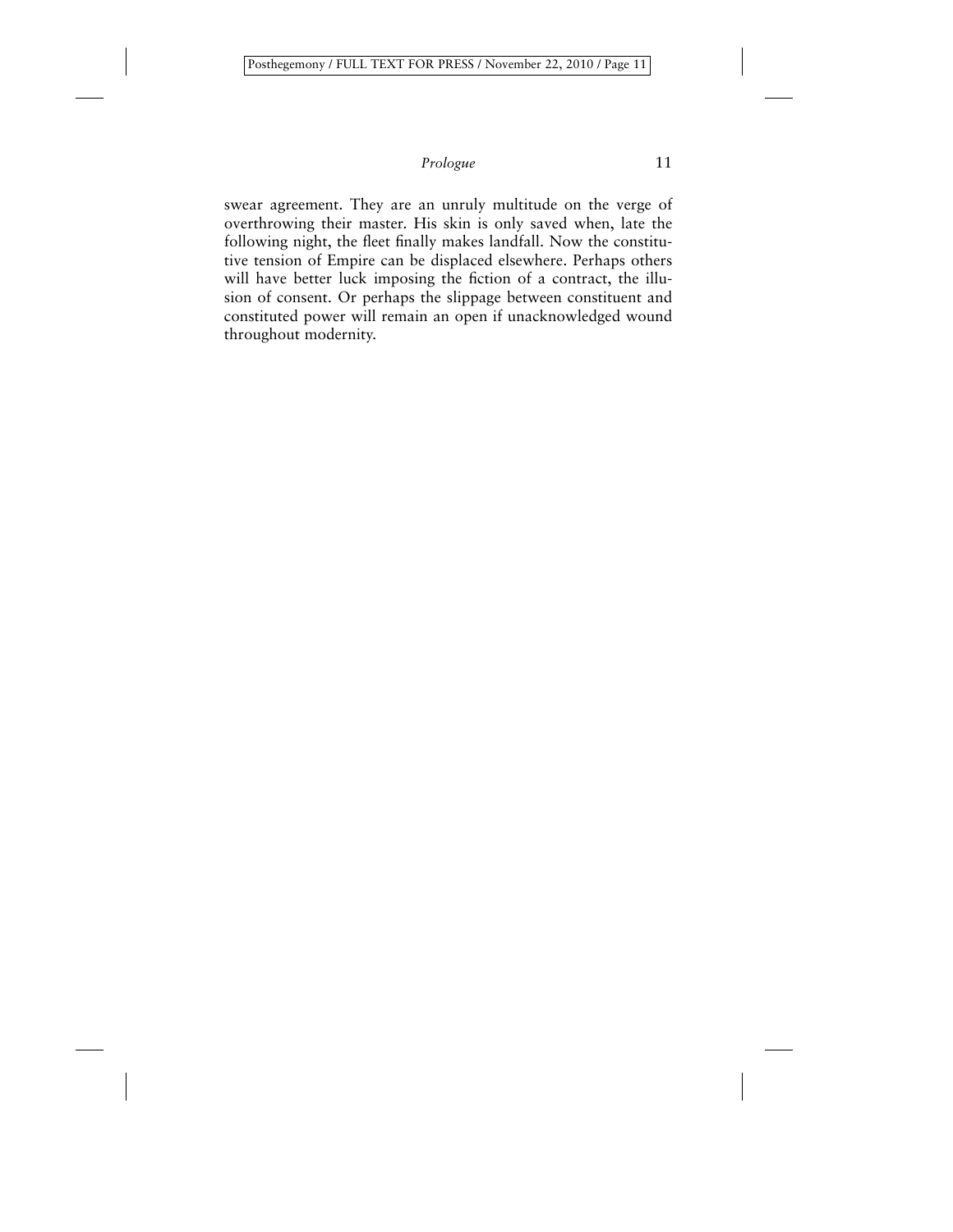# **Notes**

#### **Introduction**

- 1. See Keohane, *After Hegemony*.
- 2. Spinoza, *Ethics*, 71.
- 3. Lash, "Power after Hegemony," 55.
- 4. Thoburn, "Patterns of Production."
- 5. Arditi, "Post-Hegemony," 215, 209.
- 6. Larsen, *Modernism and Hegemony*, 97.
- 7. Yúdice, "Civil Society," 4.
- 8. See Hardt, "The Withering of Civil Society."
- 9. Guha, "The Prose of Counter-Insurgency," 83.
- 10. Guha, *Dominance without Hegemony*, xi.
- 11. See Spivak, "Can the Subaltern Speak?"
- 12. Williams, *The Other Side of the Popular*, 327 n. 7.
- 13. Moreiras, *The Exhaustion of Difference*, 263.
- 14. Negri, *El exilio*, 38.
- 15. Roseberry, "Hegemony and the Language of Contention," 364.

Roseberry's version of hegemony is rather similar to Bourdieu's conception of a divide between discourse and "doxa": between "the universe of the thinkable" and "the universe of the unthinkable... what cannot be said for lack of an available discourse" (*Outline of a Theory of Practice*, 170). But Bourdieu would be the first to note that power works also through the unthinkable and the unsayable (in other words, through habit), not simply through establishing a framework for what can be said.

16. Perec, *W*, [vii].

- 17. Beasley-Murray, "Latin America and the Global System."
- 18. See again Beasley-Murray, "Latin America and the Global System."

19. See, for instance, Holloway, *Change the World without Taking Power*, and Mentinis, *Zapatistas*.

#### **Prologue**

1. Gramsci, *Selections from Prison Notebooks*, 12.

- 2. Quoted in Hanke, *History of Latin American Civilization*, 1:125.
- 3. Kamen, *Empire*, 97.

4. Quoted in Williams, *The American Indian in Western Legal Thought*, 92.

#### 301